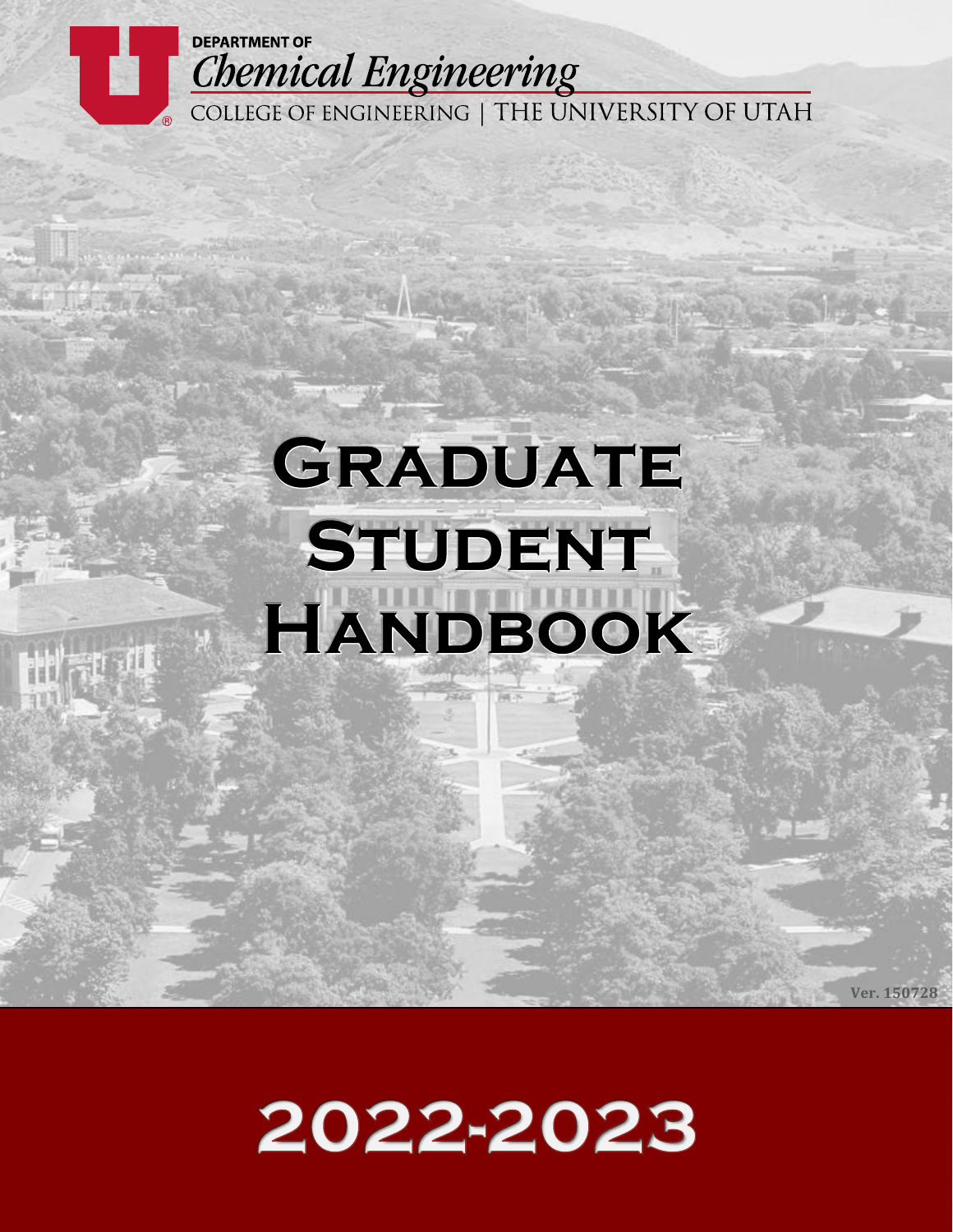# Table of Contents

| <b>INTRODUCTION</b>                                 |                |
|-----------------------------------------------------|----------------|
| <b>GRADUATE PROGRAM PERSONNEL</b>                   | $\overline{2}$ |
| <b>GRADUATE PROGRAM APPLICATION AND ADMISSIONS</b>  | 3              |
| <b>DOCTOR OF PHILOSOPHY IN CHEMICAL ENGINEERING</b> | 5              |
| <b>MASTER OF SCIENCE IN CHEMICAL ENGINEERING</b>    | <u>13</u>      |
| DUAL MBA AND MS IN CHEMICAL ENGINEERING             | 21             |
| <b>UNIVERSITY GRADUATE SCHOOL POLICIES</b>          | 23             |
| <b>GRADUATE RESEARCH ASSISTANT EMPLOYMENT</b>       | 25             |
| <b>FINANCIAL ASSISTANCE</b>                         | 26             |
| <b>OTHER IMPORTANT INFORMATION</b>                  | 28             |
| <b>REQUIRED FORMS</b>                               | 31             |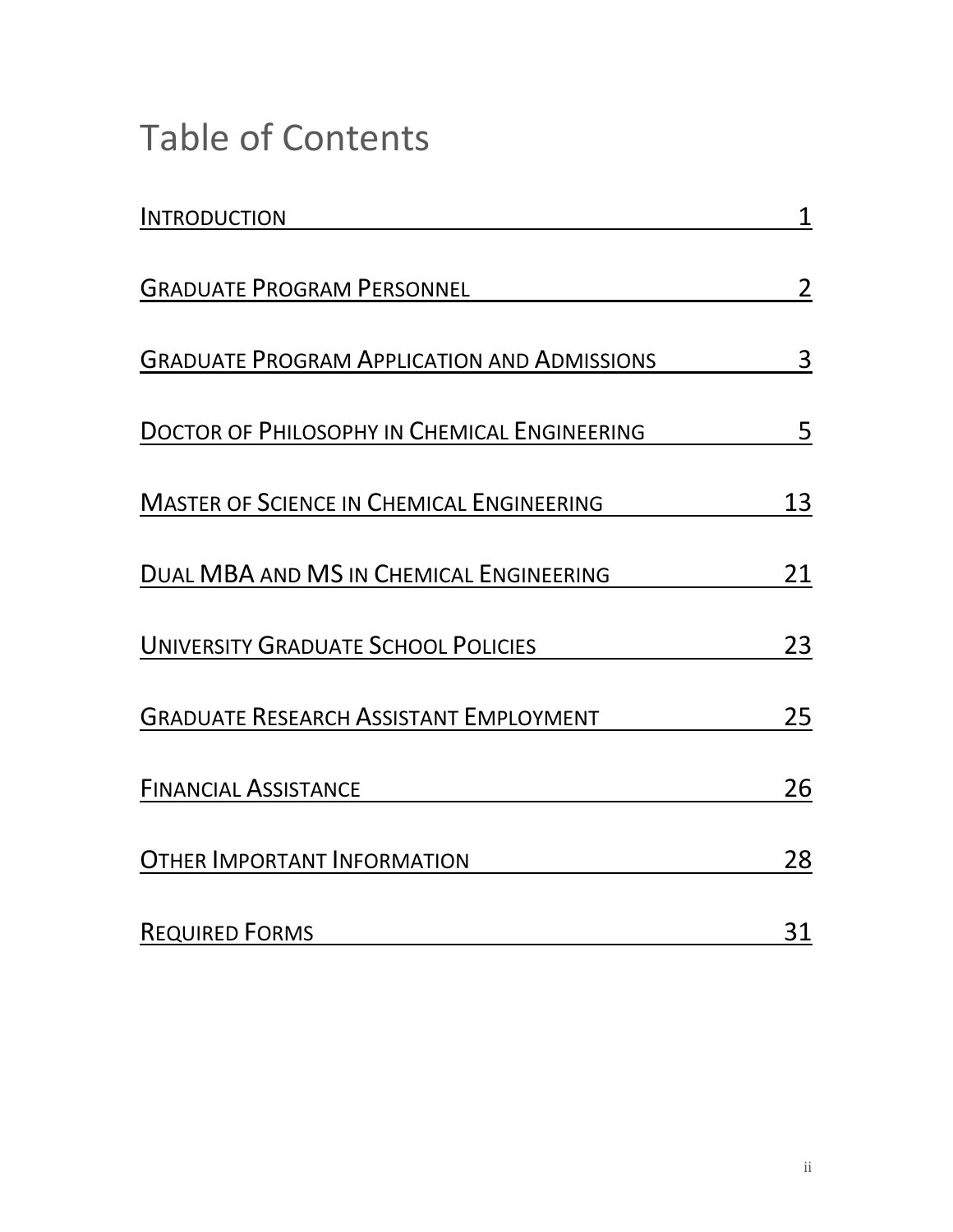### **INTRODUCTION**

Welcome to the Department of Chemical Engineering! This handbook provides students with all necessary information to successfully navigate their graduate studies, including application procedures, coursework, research, publications, presentations, writing and defending a thesis or dissertation and day-to-day professional conduct. Current graduate students are responsible for understanding the information provided in this handbook as well as policies and procedures of both the department and the University of Utah Graduate School.

The Department of Chemical Engineering offers the following graduate degrees:

- Doctoral Degree (Ph.D.) in Chemical Engineering
- Master of Science (M.S.) in Chemical Engineering
- Dual degree of Master of Science (M.S.) in Chemical Engineering and Master of Business Administration (MBA), in coordination with the School of Business

Details of the requirements and procedures for these degrees are presented in the chapters that follow. If you have any questions regarding the content of this handbook or the Department of Chemical Engineering Graduate Program, please do not hesitate to contact any of the graduate program personnel listed on the following page.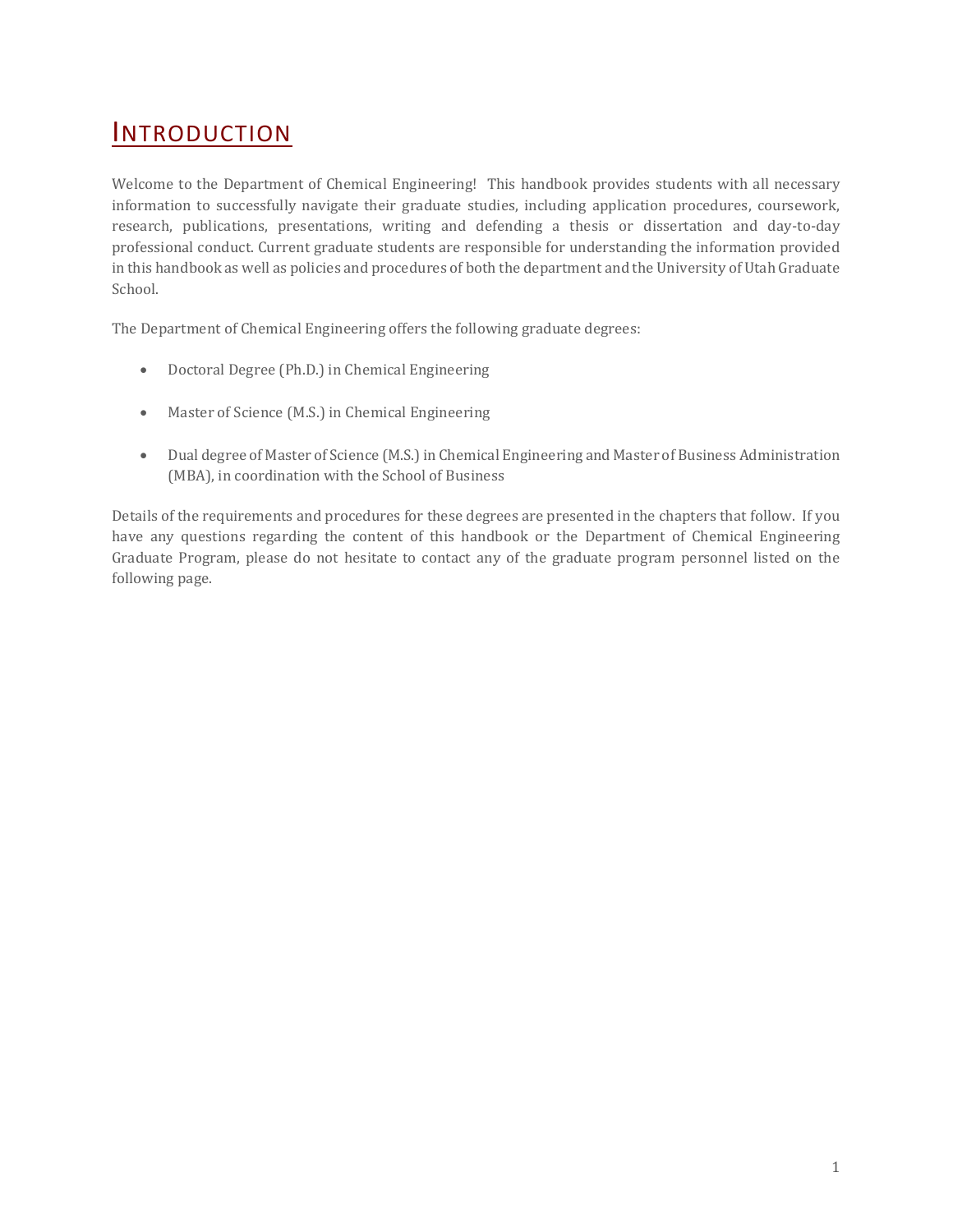# GRADUATE PROGRAM PERSONNEL

### **Prof. Michael Hoepfner, Director of Graduate Studies**

Merrill Engineering Building (MEB) Room 3226 (801) 581-3504 – michael.hoepfner@utah.edu

The Director of Graduate Studies oversees policies and procedures for all graduate degrees offered through the Department of Chemical Engineering and is chair of the department's Graduate Committee. He is available to answer general questions about the graduate program and to provide recommendations regarding coursework. The Director of Graduate Studies also serves as the default advisor for new students that have not yet established a research advisor.

### **Wanda Brown, Graduate Academic Advisor**

Merrill Engineering Building (MEB) Room 3290F (801) 585-1181 – wanda.brown@chemeng.utah.edu

The Graduate Academic Advisor assists students in all aspects relating to Chemical Engineering graduate degrees, including applications, admissions, policies and procedures, graduation, tuition benefit and student health insurance. All graduate students in the Department of Chemical Engineering are required to meet with Graduate Academic Advisor during their second semester of coursework (excluding summer) to review academic plans. In addition, students are expected to meet regularly with the Academic Advisor as they progress towards their degree to ensure that procedures and forms are properly completed and submitted.

### **Tracey Farnsworth, Administrative Officer**

Merrill Engineering Building (MEB) Room 3290B (801) 587-3610 – tracey.farsnworth@chemeng.utah.edu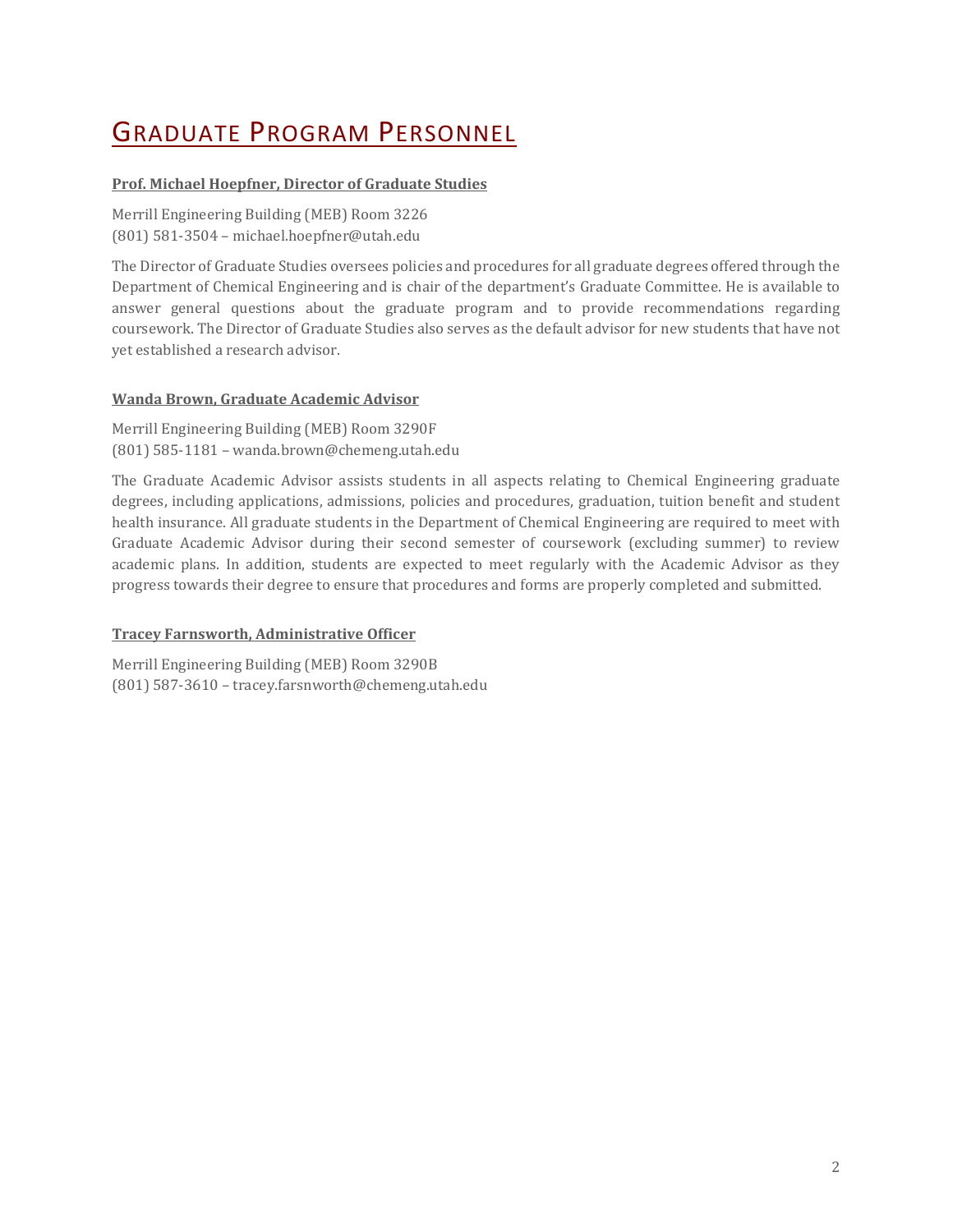# GRADUATE PROGRAM APPLICATION AND ADMISSIONS

The Department of Chemical Engineering welcomes applications for graduate studies from qualified individuals. Minimum requirements and application procedures are explained below.

### EXPECTED PROFICIENCY AND PREREQUISITE COURSES

### DOCTORAL AND MASTER'S DEGREES IN CHEMICAL ENGINEERING

Applicants whose bachelor's degree is in a related field—chemistry, physics, mathematics, or another branch of engineering—may seek an advanced degree in chemical engineering provided that they demonstrate equivalent knowledge in the following subjects. CH EN course codes indicate the course number for the University of Utah's Department of Chemical Engineering.

- Physical and Organic Chemistry (2 semesters)
- Calculus, Ordinary Differential Equations
- Computer Language
- Material and Energy Balances (CH EN 2800)
- Fluid Mechanics (CH EN 3353)
- Engineering and Equilibrium Thermodynamics (CH EN 2300 and 3853)
- Reaction Engineering (CH EN 3553)
- Heat Transfer (CH EN 3453)
- Mass Transfer and Separations (CH EN 3603)

Students lacking background in these areas may need to take appropriate courses to prepare for entry into the graduate core curriculum in chemical engineering. The student must initially consult with the Director of Graduate Studies and instructors of each of the core graduate courses to determine what remedial preparation will be required prior to enrolling in those courses.

### APPLICATION PROCEDURE AND MINIMUM REQUIREMENTS

Applications for graduate study in the Department of Chemical Engineering are submitted online. Details regarding the application procedure and a link to the online application are available on the Chemical Engineering Graduate Program web site (http://che.utah.edu/graduate). The following information will be required for the application.

**GPA:** The University of Utah Graduate School requires that all applicants for graduate degrees have a minimum 3.0 GPA (of maximum 4.0) to be considered for admission. Applications of students with a GPA below 3.0 will not be evaluated. The minimum acceptable undergraduate GPA for the Chemical Engineering PhD program is 3.25. The minimum acceptable undergraduate GPA to be admitted into any Department of Chemical Engineering Master's program is 3.0. Meeting these minimum requirements does not guarantee admission into the graduate program.

**GRE Scores:** Students must have their official GRE scores sent to the University of Utah Testing Center by Educational Testing Service (ETS). The department code is 1001. GRE scores are required from all applicants, regardless of background or previous degrees. The minimum GRE score for consideration for graduate studies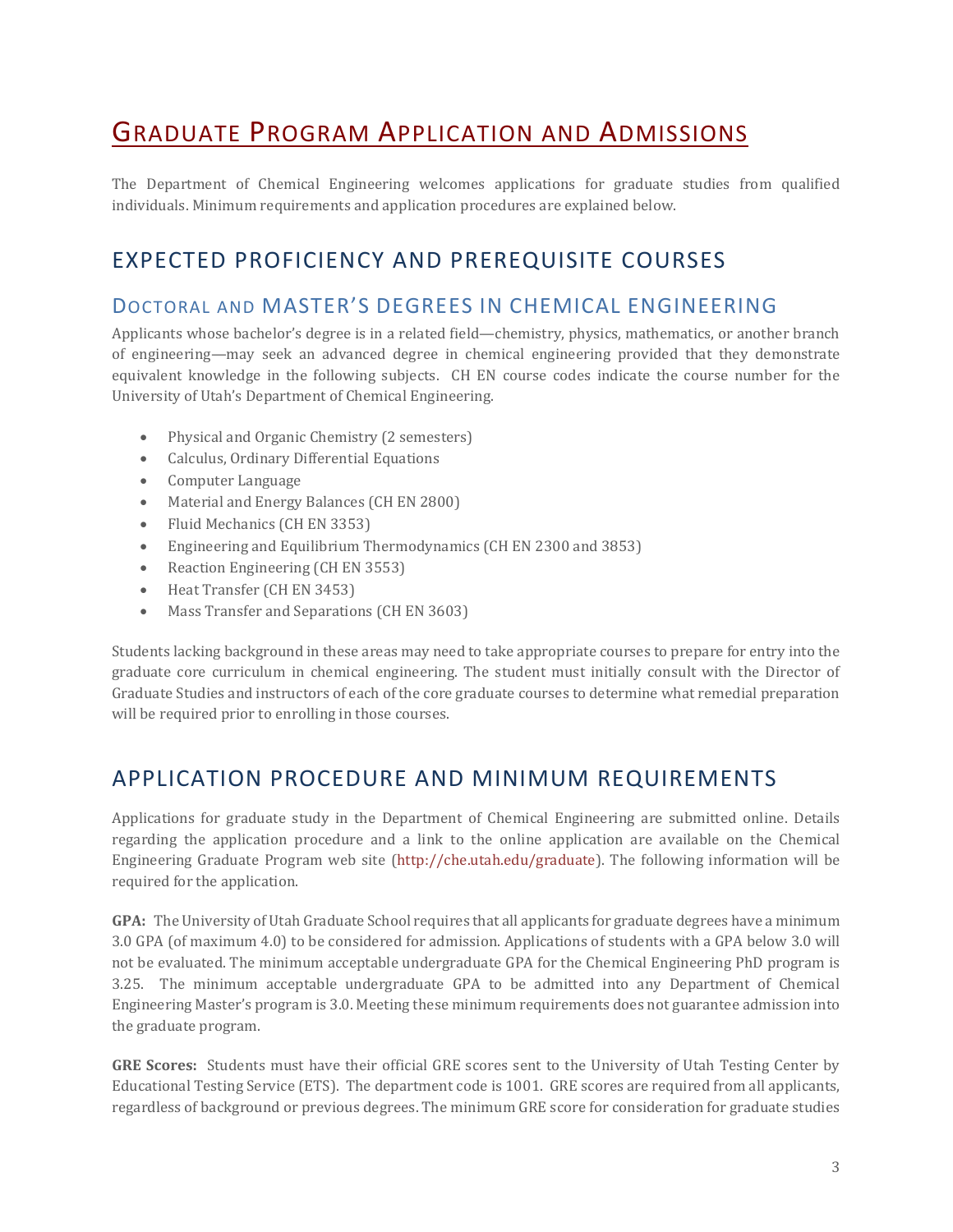in the Department of Chemical Engineering is 155 for master's applicants and 160 for PhD applicants, based on a test taken within the past 24 months; older GRE scores will not be taken into consideration.

**TOEFL or IELTS Language Test for International Students:** International applicants are required to take the TOEFL or IELTS test. The University of Utah requires a minimum TOEFL score of 80 iBT (550 pBT), or a minimum IELTS band score of 6.5, for an application to be evaluated. The Department of Chemical Engineering looks favorably upon applicants with a minimum TOEFL iBT score of 96 (590 pBt; 7 IELTS). International students that have received a bachelor's or master's degree from an accredited institution in the United States, Canada (except Quebec), the United Kingdom, Ireland, Australia, or New Zealand are not required to take the TOEFL exam. More information regarding language proficiency requirements is available at the University's Office of International Admissions (http://admissions.utah.edu/apply/international/graduate.php).

**Transcripts:** Transcripts from all universities attended must be sent directly to the University's Office of Admissions (http://admissions.utah.edu/apply/graduate). For the graduate school application, unofficial transcripts are acceptable. If a student is accepted into the graduate program, they will then be notified to send official transcripts.

**Letters of Recommendation:** As part of the application, students are required to submit at least three letters of recommendation. These letters are to be submitted electronically through the online graduate application. Paper copies (hardcopies) of recommendation letters sent to the department risk not being included with the application, which would result in an incomplete file which would not be evaluated.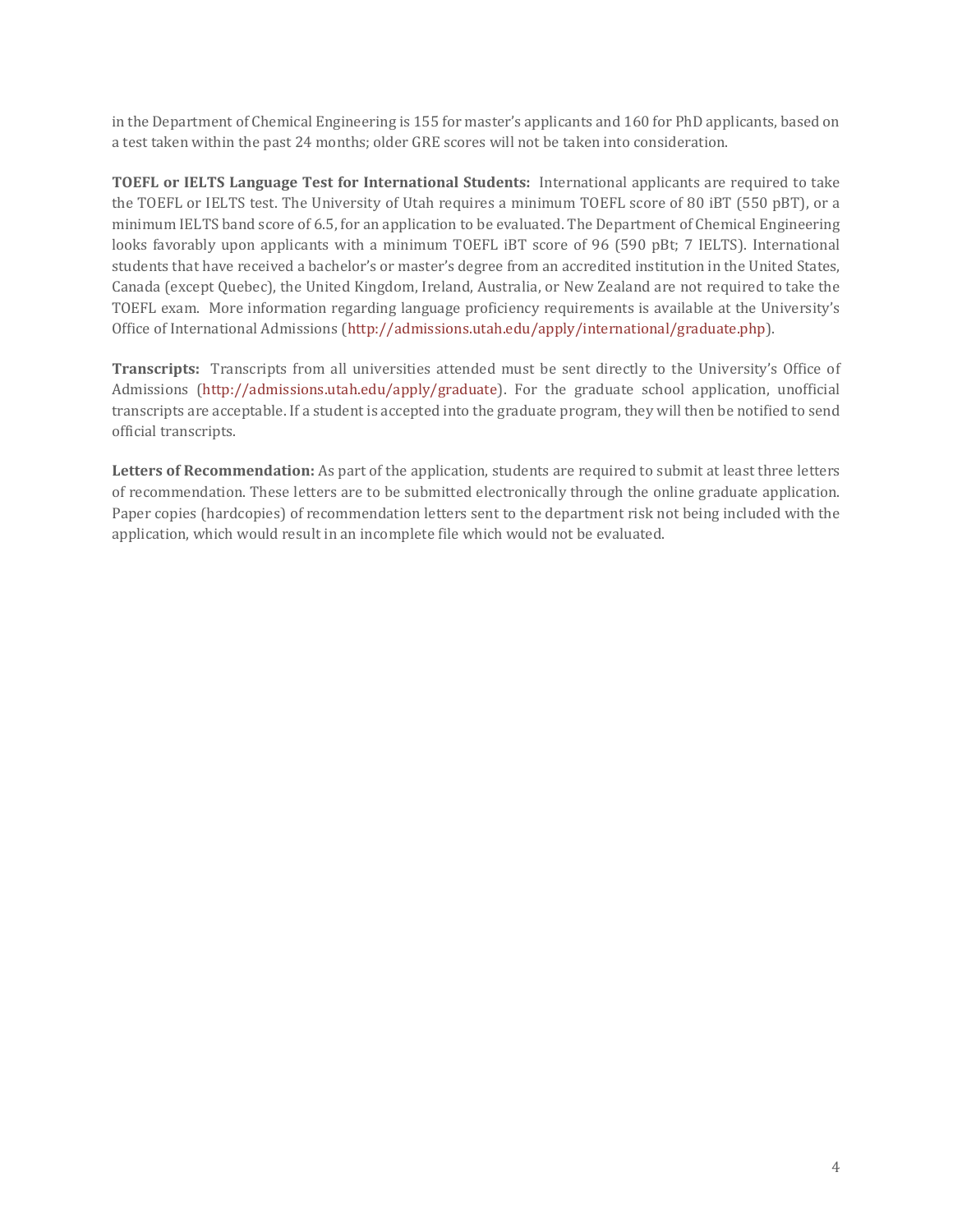# DOCTOR OF PHILOSOPHY IN CHEMICAL ENGINEERING

The degree of Doctor of Philosophy (Ph.D.) in Chemical Engineering represents scholarly achievement demonstrated by independent research. A Ph.D. candidate must be able to demonstrate competence in the subject matter of his or her field. Of major importance to the Ph.D. degree is the student's research, publication in peer-reviewed journals, and dissertation, which must provide new and significant contribution to knowledge in the student's field. The intellectual and creative matter presented in the dissertation must meet the standards of the department and university. Typically, successful completion of a PhD degree requires five years for students entering the program with a bachelor's degree. The maximum allowable time for completion of the PhD degree is seven years.

### TRACKS & COURSE REQUIREMENTS

Tracks and course requirements depend on the background of the student, as described below:

#### *Track A (Students Whose BS/BA Degree is in Chemical Engineering):*

**Core Courses:** Students must take the following core courses and earn an average GPA of 3.3.

- CH EN 6353 Fluid Mechanics (3 credits)
- CH EN 6603 Multicomponent Mass Transfer (3 credits)

**Electives:** Students must take 21 elective credit hours, of which at least 9 must be chemical engineering electives. 2 hours of Intro to Research and 1.0 hour of Grad Seminar will round out the total required 30 credit hours of coursework. Grades below C will not count towards the student's graduate program.

#### *Track B (Students Whose BS/BA Degree is NOT in Chemical Engineering):*

**Core Courses:** Students whose bachelor's degree is not in Chemical Engineering must take the following four core courses and earn an average GPA of 3.3, with no grade below a C.

- CH EN 6353 Fluid Mechanics (3 credits)
- CH EN 6553 Chemical Reaction Engineering (3 credits)
- CH EN 6603 Multicomponent Mass Transfer (3 credits)
- CH EN 6853 Thermodynamics (3 credits)

**Electives:** Students must take 15 elective credit hours, of which at least 6 must be chemical engineering electives. 2 hours of Intro to Research and 1.0 hour of Grad Seminar will round out the total required 30 credit hours of coursework. Grades below C will not count for credit towards the student's graduate program.

#### *Track C (Students Entering with a Master's Degree in Chemical Engineering):*

**Core Courses:** Students who already have a Master's degree in Chemical Engineering must take the following two core courses and earn an average GPA of 3.3.

- CH EN 6353 Fluid Mechanics (3 credits)
- CH EN 6603 Multicomponent Mass Transfer (3 credits)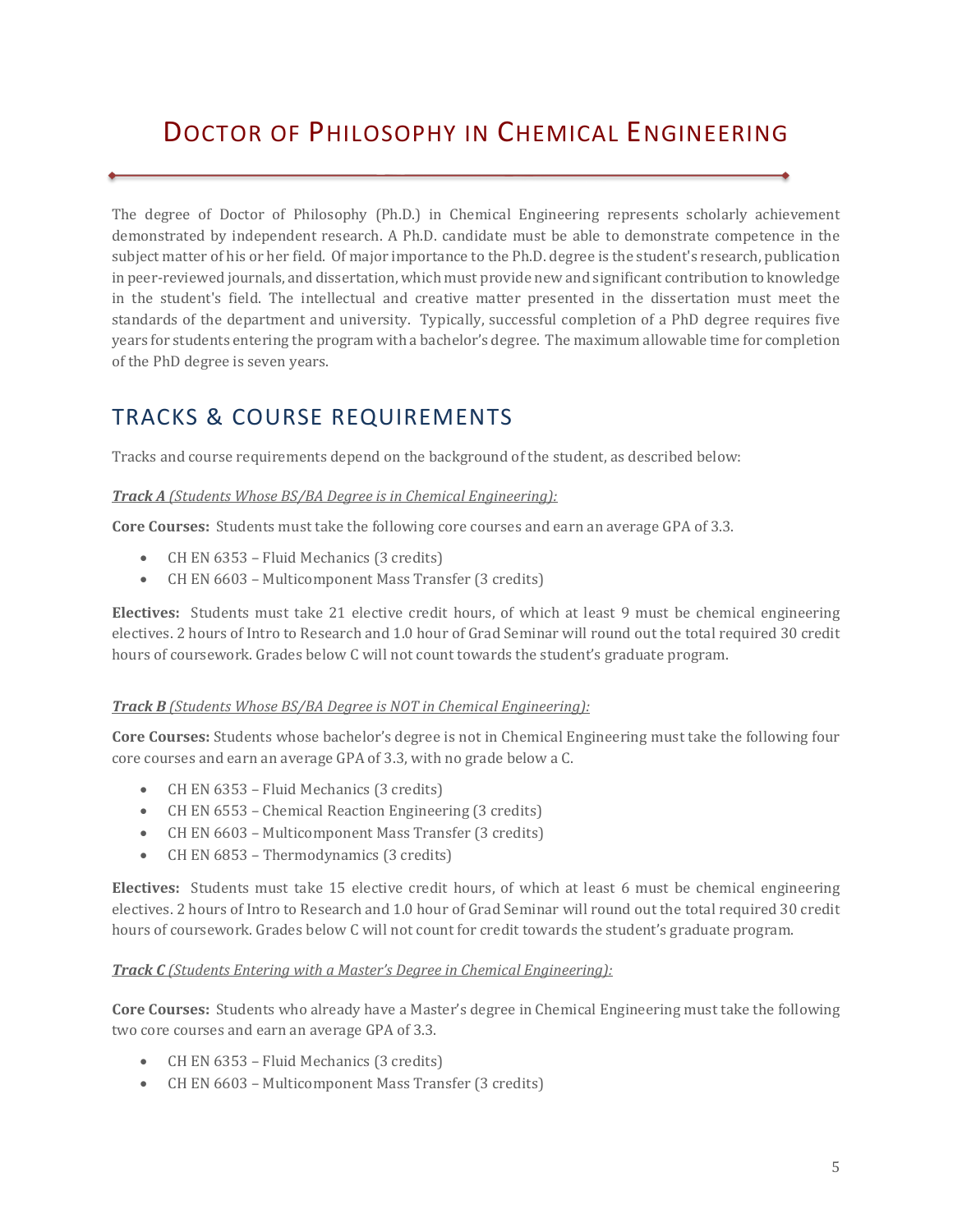**Electives:** Students must take 6 elective credit hours, of which at least 3 must be chemical engineering electives. 2 hours of Intro to Research and 1.0 hour of Grad Seminar will round out the total required 15 credit hours of coursework. Grades below C will not count for credit towards the student's graduate program.

### *Track D (Students Entering with a Master's Degree in Chemical Engineering from the U of U):*

Students who already have a Master's degree in Chemical Engineering from the University of Utah are not required to take core courses. Students must take 2.0 hours of Intro to Research and 1.0 hour of Grad Seminar. Electives, if any, will be determined by the faculty advisor. Grades below C will not count for credit towards the student's graduate program.

### *Track E (Students Entering with a Master's Degree NOT in Chemical Engineering):*

Students who already have a Master's degree but in a discipline other than Chemical Engineering are required to take the core courses according to their Bachelor's degree and 2 hours of Intro to Research and 1.0 hour of Grad Seminar.

Bachelors in Chemical Engineering:

- CH EN 6353 Fluid Mechanics (3 credits)
- CH EN 6603 Multicomponent Mass Transfer (3 credits)

Bachelors NOT in Chemical Engineering:

- CH EN 6353 Fluid Mechanics (3 credits)
- CH EN 6553 Chemical Reaction Engineering (3 credits)
- CH EN 6603 Multicomponent Mass Transfer (3 credits)
- CH EN 6853 Thermodynamics (3 credits)

**Electives:** Total hours and course requirements are to be determined by the student's Faculty Advisor. Grades below C will not count for credit towards the student's graduate program.

### INTRODUCTION TO RESEARCH AND GRADUATE SEMINAR SEQUENCE:

Introduction to Research (CH EN 7753 and 7755) must be taken the first two semesters (fall and spring) of a student's PhD program. Graduate Seminar (CH EN 7857 and 7859) is required every subsequent fall and spring semester until graduation, or student is no longer eligible for Tuition Benefit. The seminars expose graduate students to topics outside their normal area of research and provide an excellent opportunity to broaden their scientific awareness and understanding.

### CH EN 7973: THESIS RESEARCH – PHD:

Once the student has selected a research topic and faculty advisor, she/he will be expected to register each semester for CH EN 7973 (research). A minimum of 14 credit hours of Thesis Research is required for the PhD degree. Students typically register for enough Thesis Research credits to bring their total number of credit hours to 9 hours for Fall and Spring semesters and 3 for Summer Term. The Thesis Research course is graded on a credit/no-credit basis. Students must request the class number and permission code from the Graduate Academic Advisor. If a student does not yet have a faculty advisor, the Director of Graduate Studies serves as the instructor for the Thesis Research course.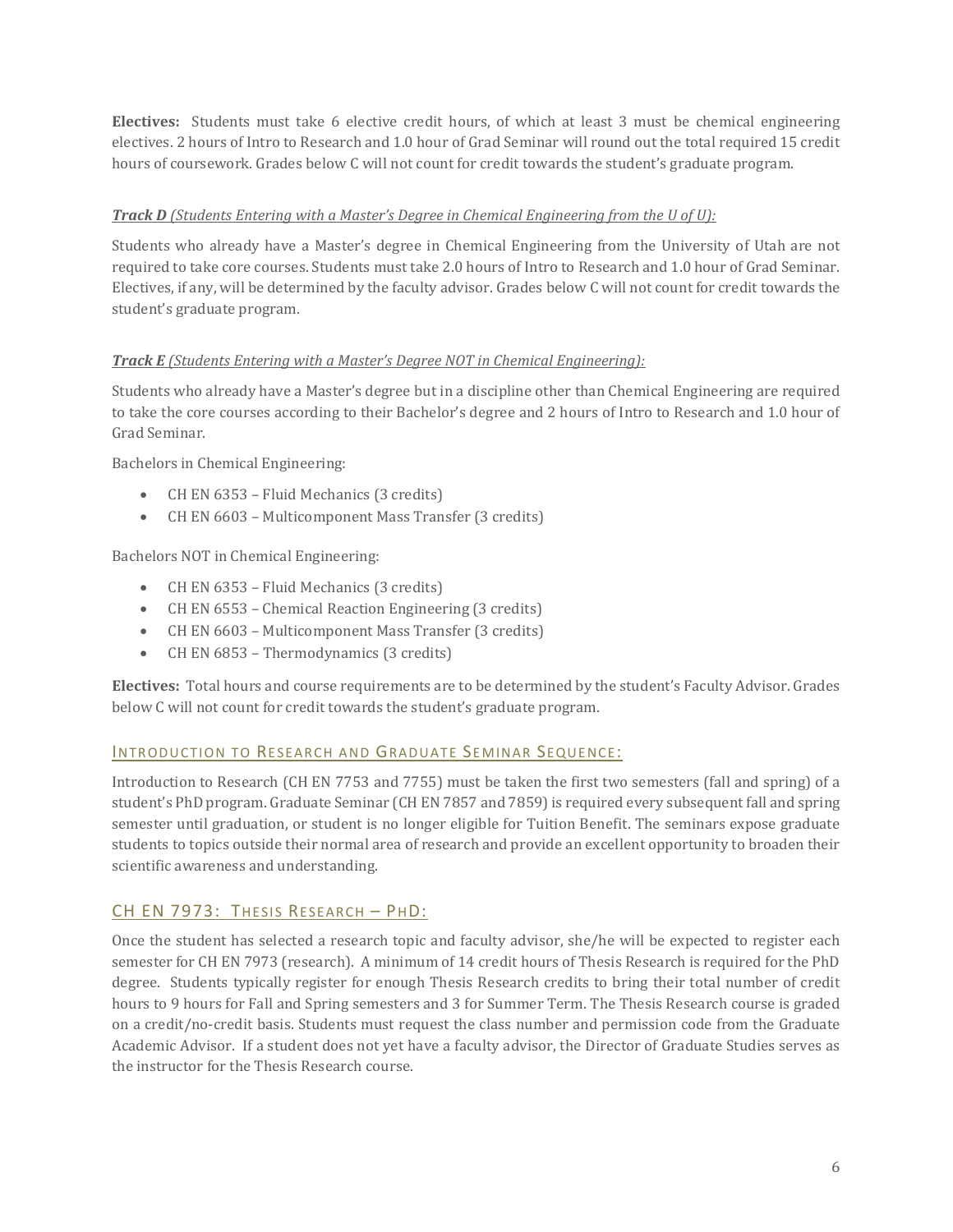### DEGREE MILESTONES

### PRELIMINARY EVALUATION

A student's performance in the 2-4 graduate core courses serves as the preliminary examination for the department. Doctoral students must attain a minimum average GPA of 3.3 in these courses to continue towards a graduate degree. Note that Chemical Engineering graduate students cannot take these courses using a CR/NC option. In addition, any grade less than a C will be unacceptable for credit in a Chemical Engineering course. Students who do not meet these minimum requirements must develop a plan, in consultation with their Faculty Advisor, and then petition the Graduate Committee for the required action. The Department of Chemical Engineering may dismiss students that do not meet these minimum standards.

Although a specific timeframe for completion of the core courses is not mandated, it is in the best interest of the student to complete the core courses as soon as possible. Note that there is a limit on the number of tuition benefits a student may receive in the Tuition Benefit Program (10 semesters for Bachelors-to-PhD students; 8 semesters for Masters-to-PhD students). Therefore, timely completion of all graduate coursework should be a priority.

### QUALIFYING EXAM

PhD students are required to take the Qualifying Examination, students are eligible to take the exam only after core coursework has been completed with a minimum average GPA of 3.3.

The Qualifying Examination consists of a critical review of a scientific paper, presented in both written and oral, and is used as a means for determining potential for doctoral-level graduate research. The examination provides an opportunity for the faculty to (1) evaluate the student's critical thinking ability and creativity through their independent evaluation of someone else's work, and (2) evaluate the student's understanding of basic chemical engineering principles as covered by the Chemical Engineering graduate core courses.

Students will be assigned a journal article. They will be given one week in which to perform their critical review and to submit a written synopsis of no more than five, double-spaced pages. The written critiques will be based on guidelines provided below. **Students are not allowed to seek help from other students or faculty members once they have received the journal article.** 

All faculty members are encouraged to evaluate the students taking the Qualifying Examination. Each faculty member will be given a profile of each student that is taking the exam; the profile will contain a summary of their Preliminary Examination (core courses and grades) and any other relevant information. Each faculty member will also be given a copy of the student's written critique and should read and evaluate the written critique before the oral component of the exam. Small groups of faculty, four to five, will be scheduled for 1 hour per student to evaluate the student's performance. The students will present their critical review, uninterrupted, for no more than 15 minutes to the small faculty group. Faculty will have 25 to 30 minutes to question the student. Faculty may question the student on the written critique, the oral presentation, the article, or basic chemical engineering principles as defined by the core curriculum. Students will rotate through at least two of these small groups; they will have a 15-minute break between presentations while the faculty members evaluate student performance. A minimum of 8 faculty members must evaluate each student.

At the end of the 45-minute presentation and question-and-answer period, the student will be excused, and each faculty member will write an evaluation of the student on a standardized evaluation that will provided to the faculty before the exams begin. Students will be able to see a blank copy of the evaluation to help prepare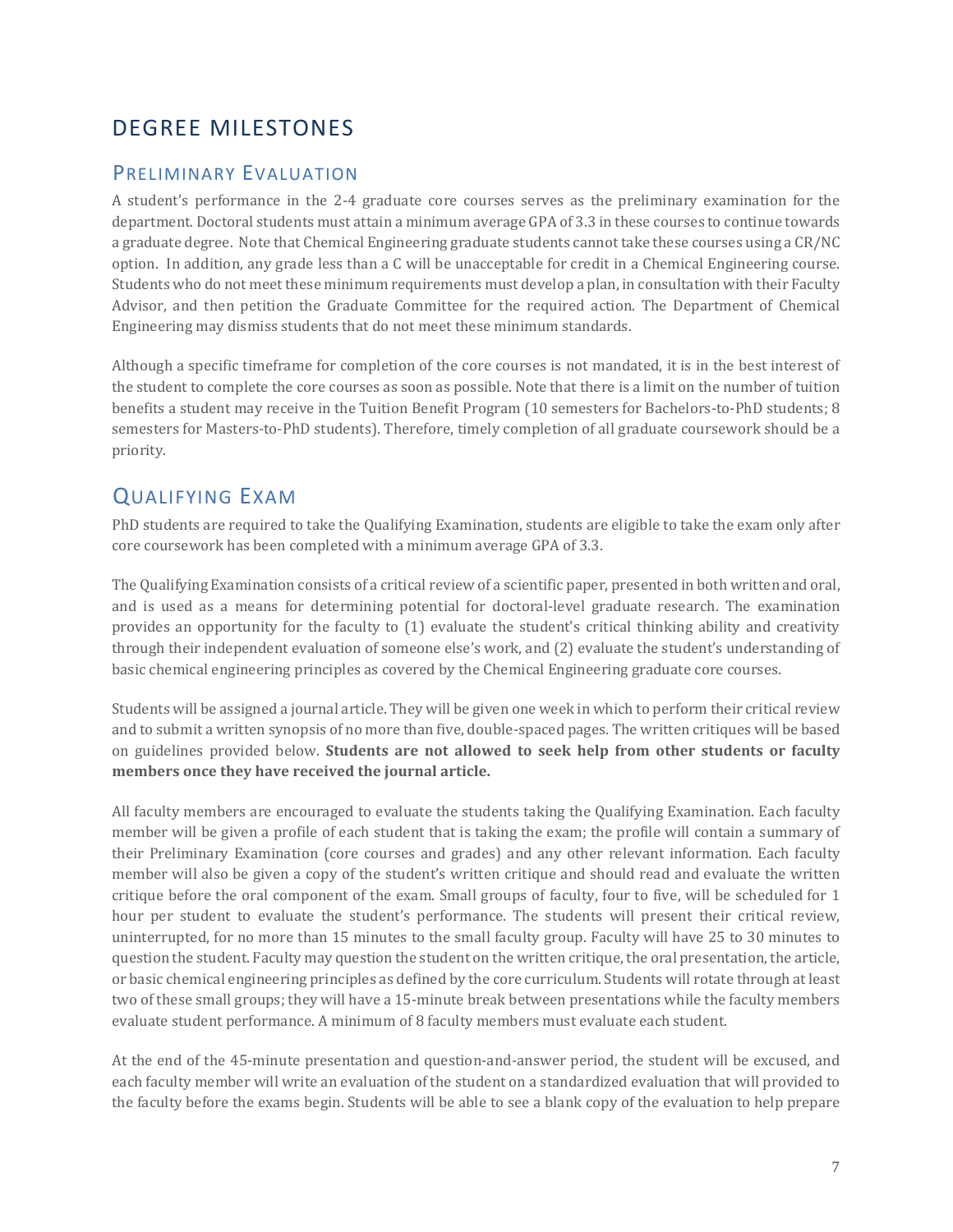for the qualifying exam. The evaluation must contain constructive feedback to aid the student in case he/she does not pass the Qualifying Examination. The feedback will be collected and given to the Graduate Committee. Every faculty member will have one vote of a 'pass' or 'fail' for each student. The faculty will vote on their evaluation sheets and the vote will be confidential and anonymous. The votes will be counted at the end of the Qualifying Examination. Students who have been voted 'pass' by 75% or more of the faculty will pass the Qualifying Examination without discussion. Students who are voted 'fail' by more than 50% of the faculty will fail the Qualifying Examination without discussion. Students who receive at least 50% but less than 75% 'pass' will be discussed by members participating in that student's exam as soon as possible after the exam period. The student's research advisor will attend the discussion, and all faculty will be invited to attend. Students will be notified by letter of the outcome of their examination. Students who did not pass will be given feedback on how to improve their performance.

Students who fail the Qualifying Examination may petition the Graduate Committee to retake the examination at a later date. University guidelines specify that the Qualifying Examination can only be repeated once (Graduate Handbook, the Graduate School of the University of Utah). Students who fail the Qualifying Exam a second time will be excused from the PhD program. A student who fails the Qualifying Exam a second time but has not yet received his/her Master's degree may petition the Graduate Committee to change to a Masters (thesis) program, provided that they have support of a research advisor. The Qualifying Examination will be offered at least twice yearly. Students are encouraged to take this examination as soon as possible. Students must have completed the required graduate core courses and passed the preliminary exam before requesting a Qualifying Examination.

### WRITTEN CRITIQUE GUIDELINES

Students shall write a five-page, double-spaced critical review of a journal article provided by the Graduate Committee. The critical review should be more than a summary of the work and should address the following points.

- The originality of the work
- The quality of the technical approach
- The appropriateness of conclusions in light of the technical work performed
- The clarity of the presentation
- The importance of the work to the field

The specific details of this review will depend on the nature of the article selected. Examples of the types of questions that a review should address include: Are the assumptions made in the theory or models sufficiently general to allow broad application? Is the experimental design adequate to address the questions? Are the conclusions adequately supported by the data presented? Are there alternative explanations of the results which the authors did not consider? Are the literature references appropriate, and correct? How does this work compare and contrast to other published works in this area?

### **ORAL EXAMINATION GUIDELINES**

In the first half of this oral exam, the student will present an uninterrupted oral summary of the technical paper, including highlights of the student's critique. The length of this oral presentation must not exceed 15 minutes, with no more than 7 minutes spent discussing the background of the research topic. A question-and-answer period of approximately 30 minutes will follow the oral summary, in which the student will answer questions about the technical paper, the written critique, and concepts in the core Chemical Engineering graduate courses. The student should be prepared to answer questions about the following: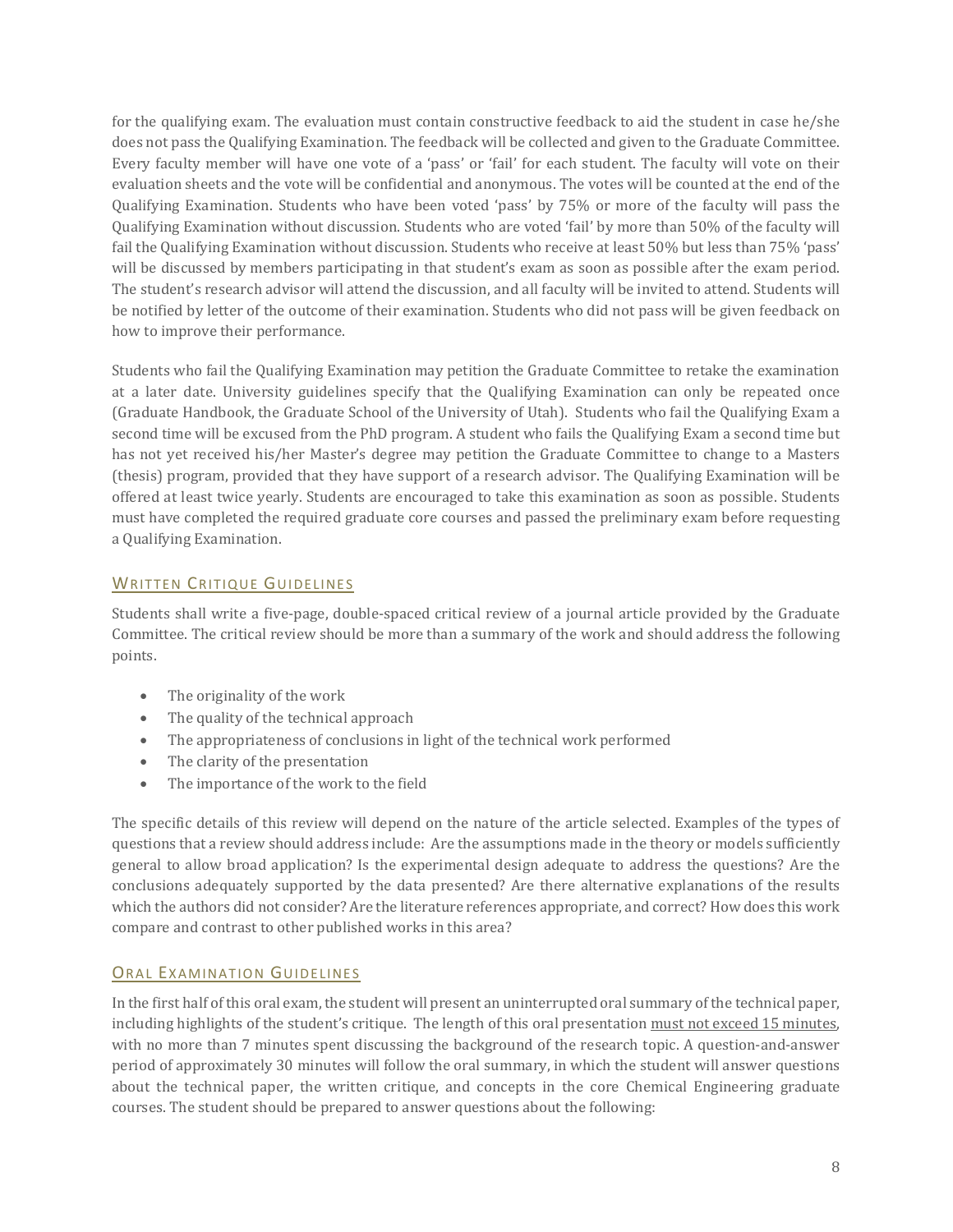- The technical assumptions of all the models and equations appearing in the technical paper, and the validity of these assumptions.
- The basic Chemical Engineering principles involved in this paper and how they are applied.
- Comparison between the technical paper and other important published papers on the same or similar research topic.
- The validity of the conclusions of the technical paper.
- Suggestions for future work on the same research topic covered by the technical paper.
- Basic chemical engineering principles from all of the core courses, whether or not they are involved in the paper.

### RESEARCH PROPOSAL

Students are not eligible to submit a Research Proposal until they have successfully passed the Qualifying Examination and established their Supervisory Committee. **Ph.D. students are strongly encouraged to complete their Research Proposal within one year of passing the Qualifying Examination.**

The Research Proposal involves the creation of a written proposal and an oral defense of that proposal to a student's Supervisory Committee. The proposal should be completed once a student has made significant progress towards a doctoral degree, typically after completion of their second year of graduate work. The Research Proposal provides an opportunity for the student to formulate a plan for completion of his/her degree when the student is at a stage where they are intimately familiar with their research area and will have completed a significant fraction of their research. The proposal presentation provides a forum where the student and the Supervisory Committee can determine what will be required of the student to complete his/her dissertation. It is recommended that the student meet informally with individual members of the Supervisory Committee during preparation of the proposal.

The written proposal should not be longer than 20 double-spaced, typewritten pages of text, excluding nomenclature, references tables, figures, and appendices. It is recommended that the document be organized in the format presented below. This written document must be reviewed by the student's faculty advisor before submitting it to the Supervisory Committee. Final approval of the proposal will come after review by the entire Supervisory Committee and the oral presentation.

The oral presentation should closely reflect the contents of the written proposal and should be no longer than 30 minutes, assuming that there are no interruptions. The student is encouraged to limit discussion of background information to 5 minutes and dedicate the remainder of the presentation to a detailed description of the proposed research program. The originality and potential significance of the proposed research should be emphasized.

The outcome of this proposal will be Pass, Pass with Qualification, or Fail. The Pass with Qualification may require that the student rewrite all or part of the research proposal and/or make a second oral presentation. The rewritten proposal must be resubmitted to the Supervisory Committee for approval.

The student should not write the research proposal assuming that the readers will be experts in the area of research of the proposal. The proposal should be written at a level that is understandable to a reader with only a general knowledge of chemical engineering.

The student should bring a copy of the **Research Proposal Form** (available in the Graduate section of the Chemical Engineering web site) to the oral presentation and obtain required signatures from the Supervisory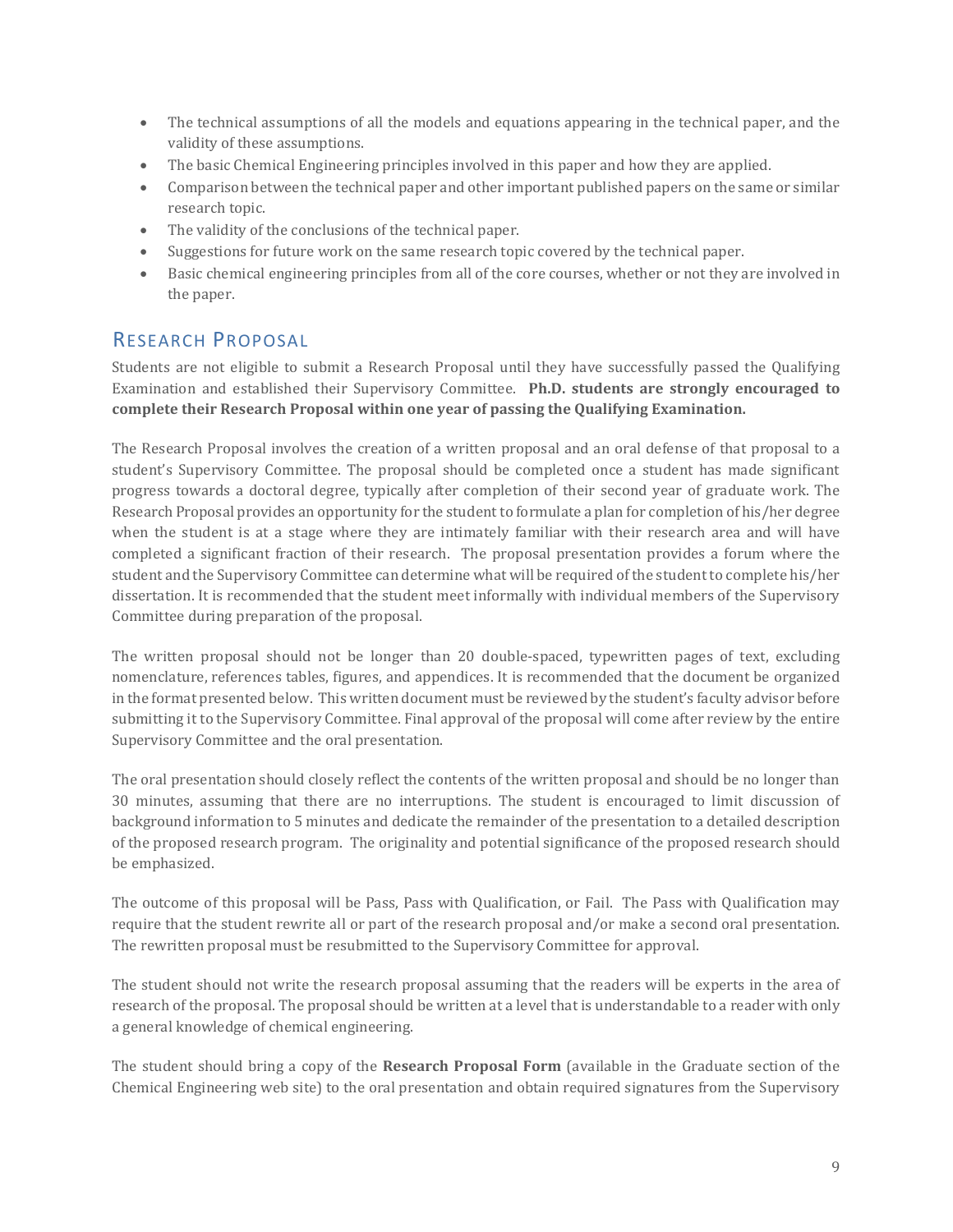Committee. The completed form, including indication of Pass, Pass with Qualification or Fail, should be submitted to the Graduate Academic Advisor of the Department of Chemical Engineering.

### RECOMMENDED OUTLINE FOR RESEARCH PROPOSAL

- 1. Cover page
- 2. Summary (one page)
	- a. Research objectives
	- b. Significance of the proposed research
- 3. Literature Review (~5 pages)
	- a. The general literature in the field
	- b. Previous and current work conducted in the research advisor's lab
- 4. Proposed Research Program (~8 pages, not including figures)
	- a. Research objectives
	- b. Expected significance
	- c. Broad description of experiments and/or modeling to be undertaken
	- d. Adequate description of proposed experimental and/or numerical methods
	- e. Relation of the proposed program to the research cited in the literature survey
- 5. A Clear and Concise Statement of the Student's Original Contributions
- 6. Nomenclature
- 7. References

### <span id="page-11-0"></span>MILESTONE MASTER'S DEGREE (OPTIONAL)

Upon completion of the Qualifying Examination, all coursework (with cumulative GPA above 3.3), submission of the Supervisory Committee and Program of Study forms, successful defense of the student's research proposal, and submission of at least one first-author manuscript based on the student's research to a peerreviewed journal, a PhD candidate may submit an application for a Milestone Master's degree to the Graduate Academic Advisor. A Master of Science program will be added to the student's PhD program, and the two degrees will be conferred upon completion of the PhD.

### PHD DISSERTATION

All doctoral students are required to write an original dissertation based on their research. Details regarding content and format can be found in th[e Handbook for Theses and Dissertations.](http://documents.gradschool.utah.edu/thesis-handbook) 

### DISSERTATION DEFENSE

PhD Candidates must defend their dissertation 8 weeks prior to the end of the semester of graduation in order to allow sufficient time for corrections to the dissertation before it is sent to the Thesis Office for Format Approval. (See the Thesis Office web page for deadlines for format approval.) A student must also have a time period of 6 months, at a minimum, between the proposal defense and dissertation defense. This defense will suffice as the final oral examination and will be administered by the student's Supervisory Committee. A defense can take up to 3 hours.

### RECOMMENDED OUTLINE FOR THESIS DEFENSE

- 35-40 minute presentation focusing on results and contributions to scientific understanding
- Question and Answer session with the public
- Excuse the public and continue with a Question and Answer session with your supervisory committee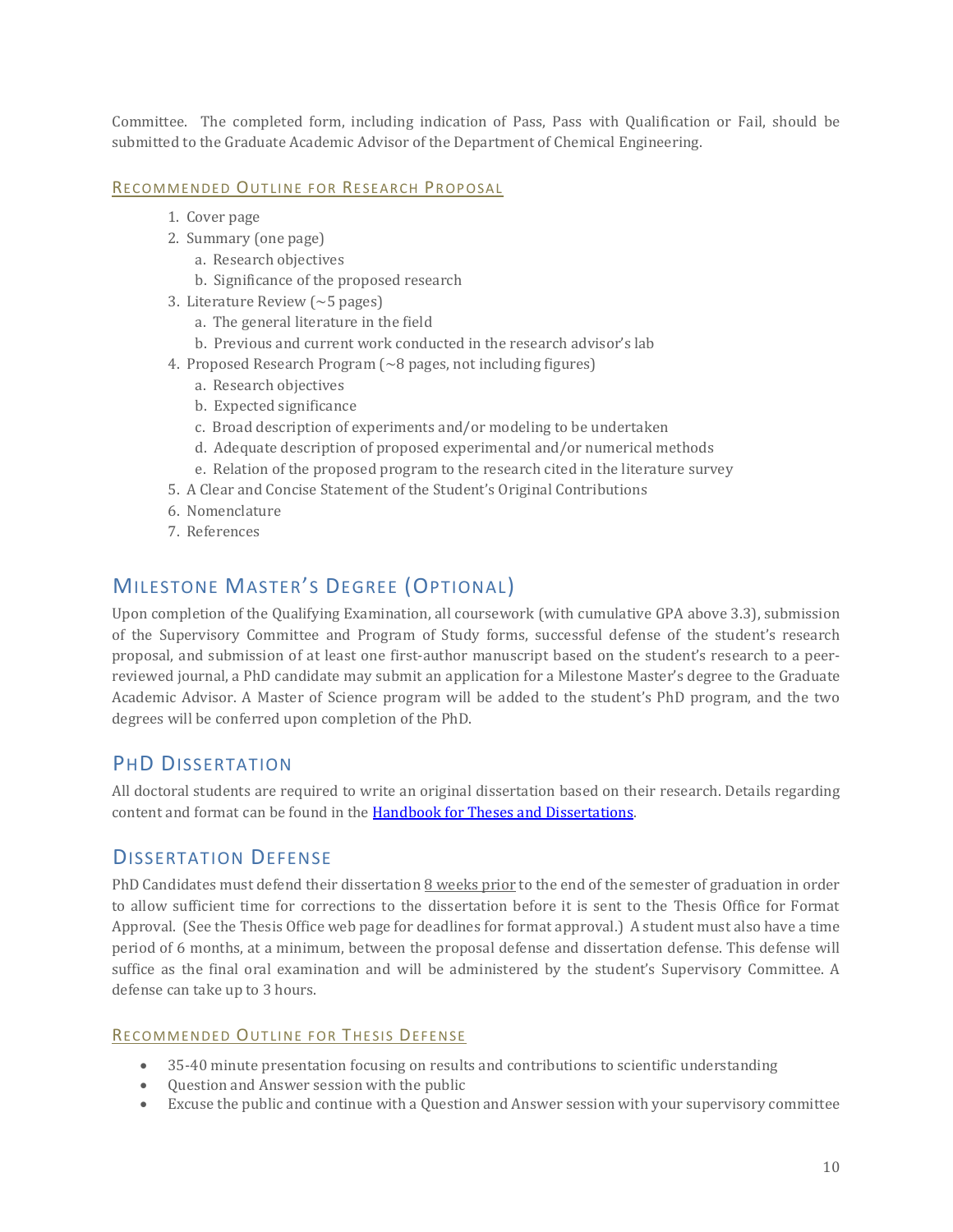### REQUIRED FORMS (ON HAND THE DAY OF THE DEFENSE):

- PhD Final Exam Form (found a[t www.che.utah.edu/graduate/forms\)](http://www.che.utah.edu/graduate/forms)
- Doctoral Supervisory Committee Approval and Final Reading Approval [\(Thesis Office\)](http://gradschool.utah.edu/thesis/forms/)
- Doctoral Statement of Approval [\(Thesis Office\)](http://gradschool.utah.edu/thesis/forms/)

The supervisory committee may approve and sign the required forms, or they may conditionally approve in which the student will be required to make specific corrections before their committee will sign the required forms. A committee may also not approve at which point the supervisory committee will determine if corrections can be made and/or a new defense will be required, or if a student will be dismissed from the program. Students are encouraged to maintain notice of Thesis Office submission deadlines to ensure their graduation date. Students are not officially graduated until their thesis has been published.

### RESEARCH PROJECT AND FACULTY ADVISOR

PhD students enter the graduate program either (a) already assigned a faculty advisor and research project, arranged through previous correspondence, or (b) under a Departmental Fellowship with no faculty advisor or research project yet established. Students entering the PhD program under a Departmental Fellowship will participate in a standardized assignment procedure facilitated by the department. This includes presentations by hiring faculty during the Intro to Research course. Students are then expected to meet with 6-8 faculty individually to learn additional details about their research and group culture. Students are also encouraged to attend research group meetings and/or to perform experiments on a short-term basis during this period. On a determined date students will list their top choices of faculty to work with for their PhD research. Faculty will have the final authority on whether to accept a student into their research group.

### REQUEST FOR SUPERVISORY COMMITTEE

The student's Supervisory Committee is responsible for approving the student's program of study, research proposal defense, and dissertation defense. PhD Supervisory Committees consist of five members: three Department of Chemical Engineering tenured or tenure-track faculty, one external member, and one member with optional affiliation. The student's research advisor is the chair of the Supervisory Committee, which fills one of the three Chemical Engineering faculty membership requirement. If a student requests to have a member that is a non-tenure-track professor or is not affiliated with the University, it must be approved by the department's Graduate Academic Advisor and the Graduate School. The **Supervisory Committee Form** can be found on the Chemical Engineering website, che.utah.edu; the form must be signed by the committee members and submitted to the department's Graduate Academic Advisor. The Supervisory Committee is required to be formed no later than six months after a student successfully passes the Qualifying Exam.

### PROGRAM OF STUDY

PhD candidates are required to complete no fewer than three full years of approved graduate work and a dissertation; more time may be required. A student's Program of Study must follow the outline of their specific track in conjunction with recommendations from their advisor and approved by the Supervisory Committee. Students must complete the online **Program of Study Form** and submit to the department's Graduate Academic Advisor. This is due by the end of the student's second year of the program.

### PRESENTATIONS AND PUBLICATIONS

PhD candidates are expected to demonstrate intellectual contributions to their area of research as evidenced by the publication of *at least two*, and preferably three or more peer-reviewed papers in archival journals,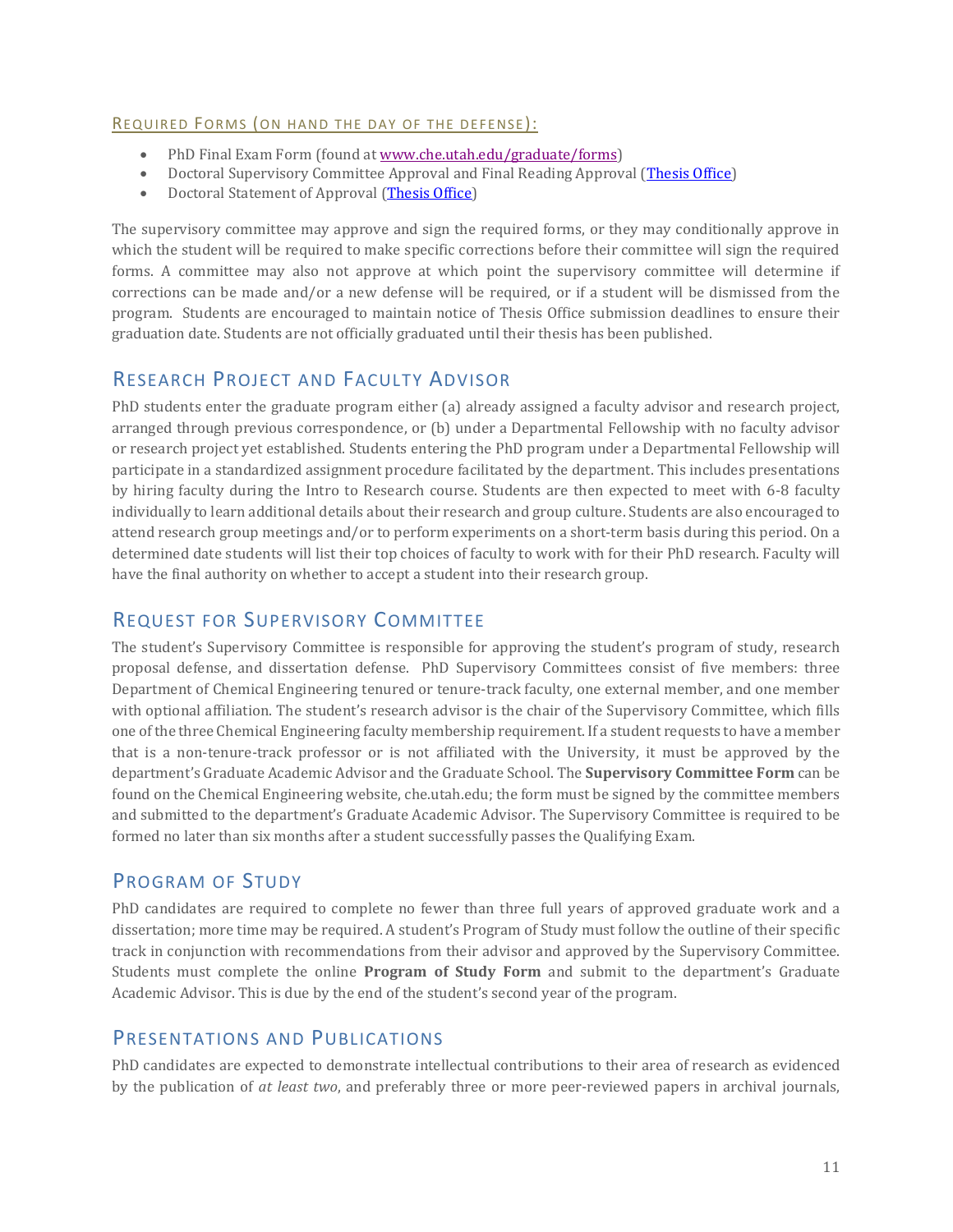transactions, or proceedings. They are also encouraged to give technical presentations at meetings, conferences and seminars.

### TEACHING ASSISTANT EXPERIENCE

PhD students are required to complete two TA experiences during their program. Students can serve as a TA at any time during their program. In general, graduate students will have successfully completed the core chemical engineering course work before requesting a TA assignment. Detailed information about the responsibilities and expectations of teaching assistants can be found on pag[e 25](#page-26-0) of this guide.

### TIME RESTRICTIONS

PhD students in the Department of Chemical Engineering must complete their PhD degrees, including final publication of their dissertation, within seven years. Students entering the program with a BS degree should strive to complete their PhD degree in no more than 5 years, in part because that corresponds to the duration of tuition benefit. Students entering the PhD program with Master's degrees should expect to complete their degree within 4 years, again corresponding to tuition benefit restrictions. Please see section on the Tuition Benefit Program on page [26](#page-27-0) for more information.

### REQUIRED FORMS AND FILING PROCEDURES

Several forms must be completed and submitted throughout the progress of the degree. It is a student's responsibility to ensure that all forms are submitted by the due date. Please see pag[e 31](#page-32-0) of this handbook for a summary of required forms and deadlines.

Students are encouraged to read the Thesis Office's "Handbook for Theses and Dissertations," and note submission deadlines to avoid any complications with their anticipated graduation.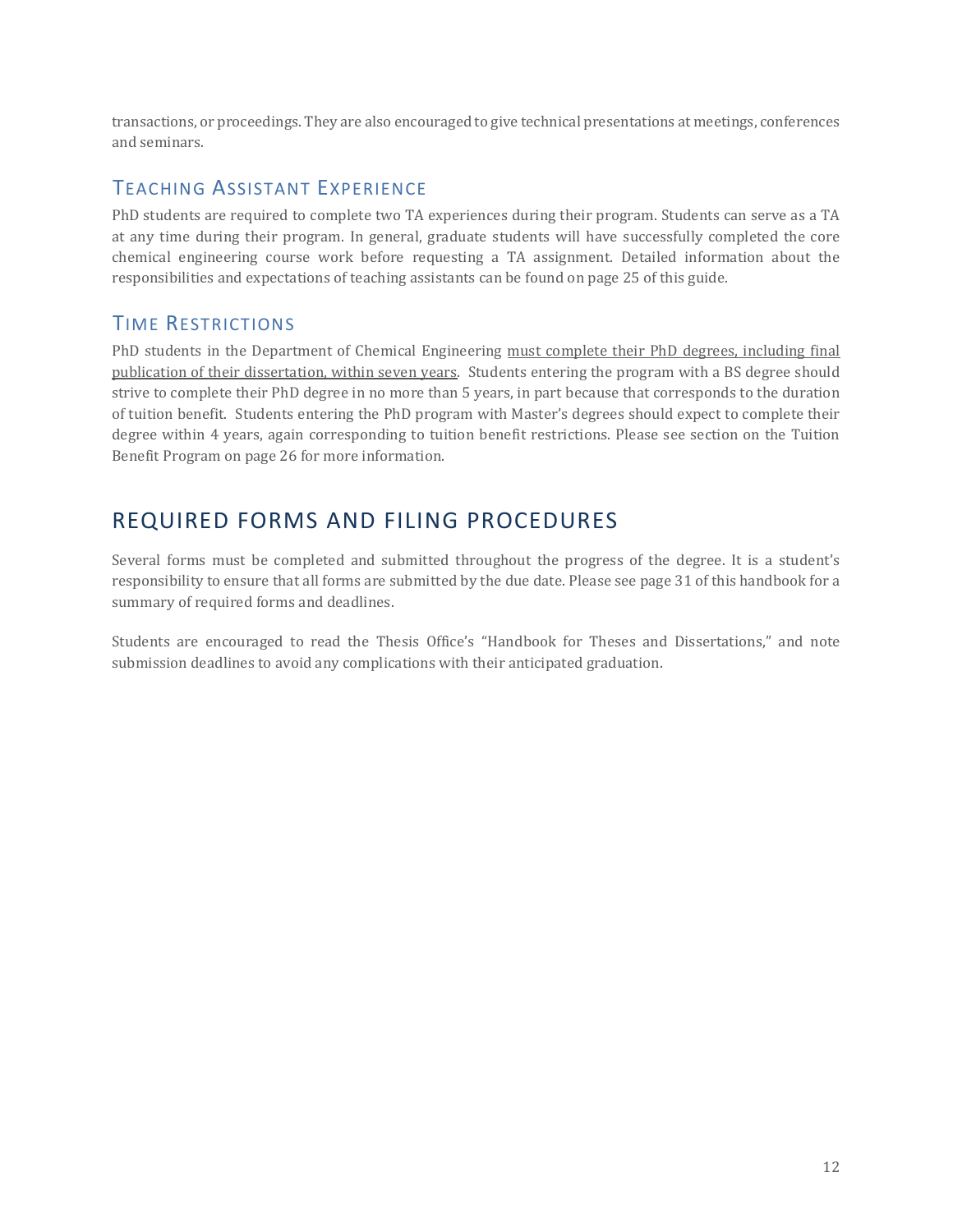# MASTER OF SCIENCE IN CHEMICAL ENGINEERING

### (THESIS/NON-THESIS)

The Master of Science degree allows students an opportunity to earn an advanced degree in chemical engineering in less time and with lower research intensity than the PhD degree. Students will develop a deeper understanding of core principles of chemical engineering and will learn the art of independent research. The Master of Science in Chemical Engineering degree can be a good springboard for a PhD, since the course requirements for the two degrees are similar.

The University of Utah Department of Chemical Engineering offers several options for students to earn a Master of Science in Chemical Engineering degree:

- **Coursework-Based track\*:** This option provides an opportunity for students to deepen their knowledge of chemical engineering subjects through coursework. Students must complete 30 credit hours of core and elective engineering courses with an average GPA of 3.3 to receive their degree. This track can usually be completed in 16 to 24 months. Students on this track are responsible for covering all costs for the degree.
- **Project-Based track\***: Under this track, students perform an independent, self-directed project chosen either through consultation with their supervisory committee or through their employer. The project is worth six credit hours and students take 24 additional core and elective credit hours. Completing the degree involves an oral defense of the project before the supervisory committee. This track can usually be completed in 16 to 24 months. Students on this track are responsible for covering all costs for the degree.
- **Thesis-Based track:** For the thesis-based Master of Science degree, students must complete 30 credit hours of core and elective courses and perform independent research under the direction of a faculty advisor. It is expected that at least one peer-reviewed article related to the research project will be published. Students must write and successfully orally defend a Master's thesis in order to receive the degree. This track typically takes 24 to 36 months to complete and is coordinated under special circumstances through special arrangement with a supporting faculty member.
- **Dual MBA and Master of Science in Chemical Engineering Program:** This program, which is coordinated in conjunction with the David Eccles School of Business, offers students an opportunity to earn two impressive Master's degrees in less than three years. Details about this option are provided on pag[e 21](#page-22-0) of this handbook.
- **Chemical Engineering BS/MS Program:** This program allows current chemical engineering Bachelor's students to acquire an MS with just one more year of study. Interested students should contact the undergraduate academic advisor.
	- \* Students can switch between the coursework- and project-based non-thesis tracks at any time during their degree.

Details regarding coursework and degree procedures for the first three options are provided on the following pages.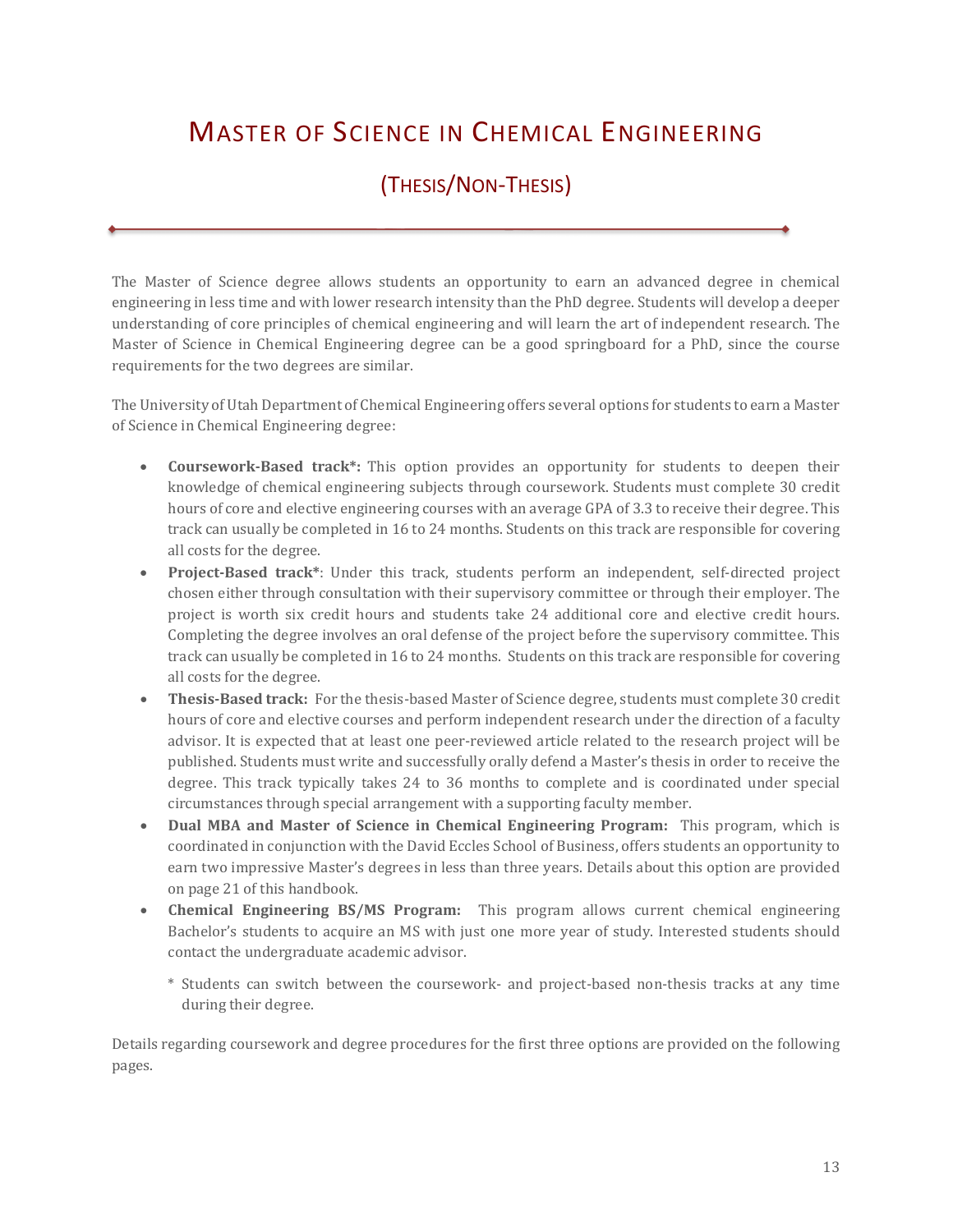### MS DEGREE – COURSEWORK-BASED TRACK

### **COURSEWORK**

A total of 30 credit hours of coursework is required for a Master's degree.

**Core Courses.** Students pursuing a coursework-only degree must take the following four core courses and earn an average GPA of 3.3 between the four, with no grade below a C+.

- CH EN 6353 Fluid Mechanics (3 credits)
- CH EN 6553 Chemical Reaction Engineering (3 credits)
- CH EN 6603 Multicomponent Mass Transfer (3 credits)
- CH EN 6853 Thermodynamics (3 credits)

**Elective Courses.** Students must take 18 elective credit hours, at least 9 of which must be chemical engineering electives. A minimum C+ is required for credit towards the student's graduate program.

### REQUIREMENTS, PROCEDURES AND ASSOCIATED FORMS

#### ADVISORS

The Director of Graduate Studies and Graduate Academic Advisor oversee students pursuing a non-thesis, coursework-based degree. A supervisory committee is not required for these students.

#### PRELIMINARY EVALUATION

A student's performance in the four graduate core courses serves as the preliminary examination for the department. Masters students on the non-thesis, coursework-based track must attain a minimum GPA of 3.3 in these courses, with no grade below a C+, to continue towards a graduate degree. (Courses for the degree cannot be taken using a CR/NC option.) Students who do not meet these minimum requirements must arrange a meeting with the Director of Graduate Studies. The Department of Chemical Engineering may dismiss students that do not meet these minimum standards.

#### PROGRAM OF STUDY

For students pursuing a non-thesis, coursework-based Master of Science degree, the Program of Study is constructed with course recommendations from the Director of Graduate Studies. Students must complete the online **Program of Study Form** and submit it to the department's Graduate Academic Advisor. It is recommended that the Program of Study be established during the second year of studies. It is due no later than one semester before the anticipated semester of graduation.

### FINAL EXAMINATION

The final exam (required by the University Graduate School) for the non-thesis, coursework-based Masters is simply the GPA based on the graduate-level courses taken for the degree. Students achieving a minimum 3.3 GPA pass the final exam. In addition, students must have at least a C+ in all courses.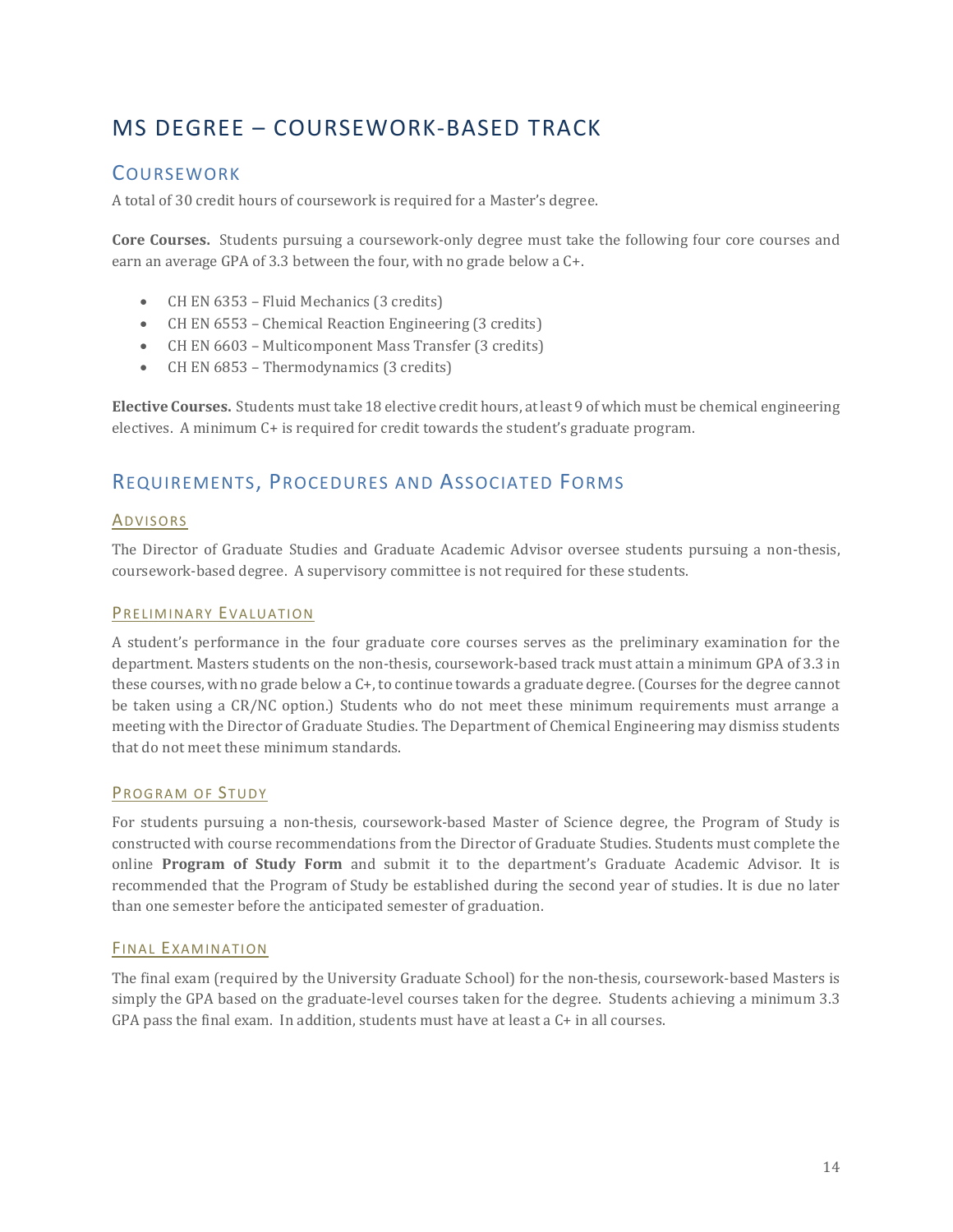### CHANGE TO PROJECT-BASED MASTER'S DEGREE

Students in the non-thesis, coursework-based Master's degree may change to a non-thesis, project-based degree at any time by informing the Graduate Academic Advisor. Note that the student must establish a Supervisory Committee for a project-based degree if one does not already exist.

### TIME RESTRICTIONS

Typically, a student in the non-thesis, coursework-based Master's program can complete the degree in two years. The University requires that all M.S. students complete their degree within 4 years.

### REQUIRED FORMS

Several forms must be completed and submitted throughout the progress of the degree. It is a student's responsibility to ensure that all forms are submitted by the due date. Please see pag[e 31](#page-32-0) of this handbook for a summary of required forms and deadlines.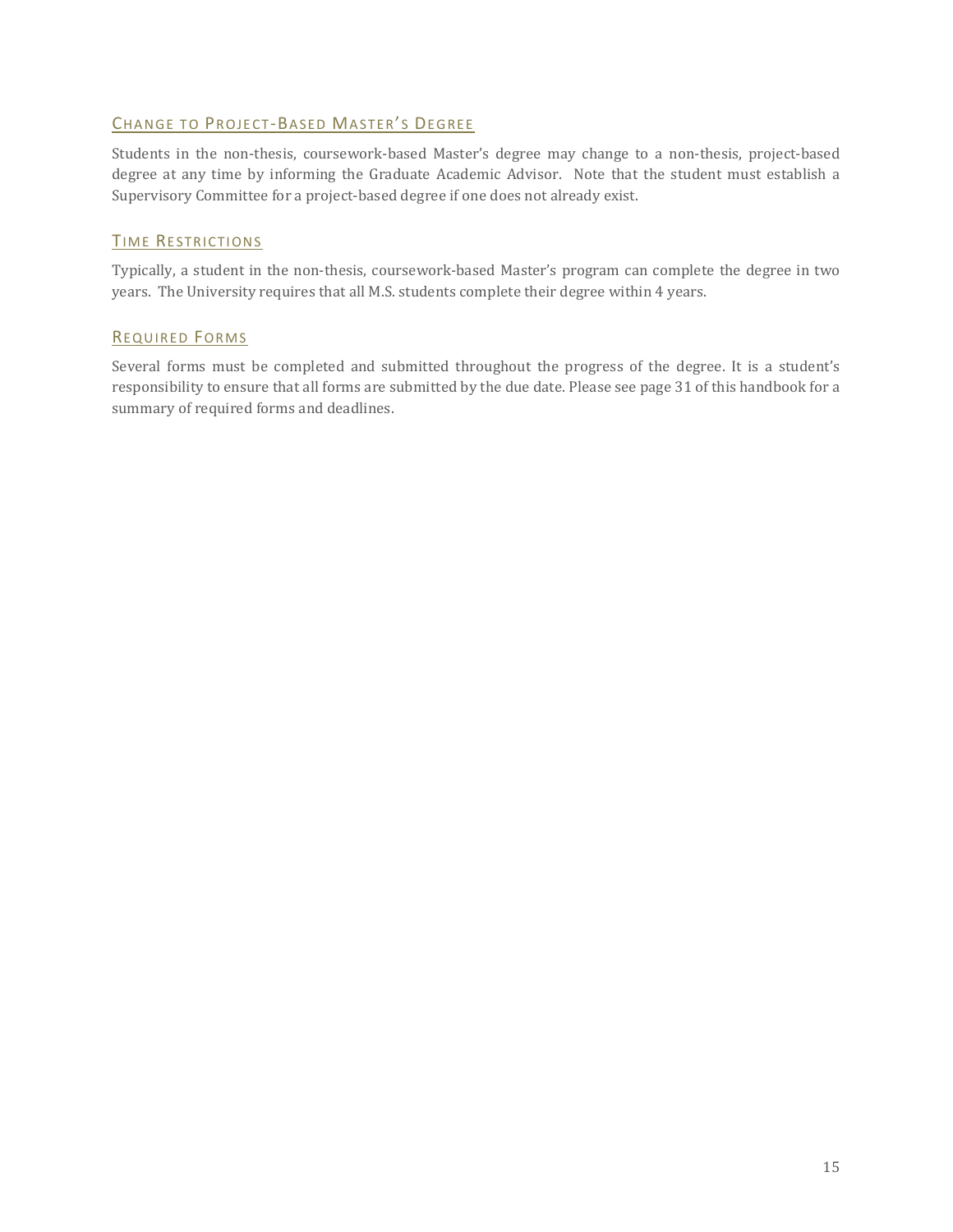### MS DEGREE – PROJECT-BASED TRACK

### **COURSEWORK**

A total of 30 credit hours of coursework is required for a Master's degree.

**Core Courses:** Students must take the following four core courses and earn an average GPA of 3.0 between the four, with no grade below a C.

- CH EN 6353 Fluid Mechanics (3 credits)
- CH EN 6553 Chemical Reaction Engineering (3 credits)
- CH EN 6603 Multicomponent Mass Transfer (3 credits)
- CH EN 6853 Thermodynamics (3 credits)

**Elective Courses:** Students must take 12 elective credit hours, at least 6 of which must be chemical engineering electives. At least a C grade is required for credit towards the student's graduate degree.

**CH EN 6253 – Advanced Design Project (6 credit hours):** This course is required for students pursuing the project-based MS degree. This is a capstone project with a topic approved by student's Supervisory Committee. Students register for this course in the semester they anticipate graduation. Work on this project may and should be spread over a student's entire program. The grade is based on the written and oral reports and is administered by the student's Supervisory Committee.

### REQUIREMENTS, PROCEDURES AND ASSOCIATED FORMS

### PRELIMINARY EVALUATION

A student's performance in the four graduate core courses serves as the preliminary examination for the department. Masters students on the non-thesis, project-based track must attain a minimum GPA of 3.0 in these courses, with no grade below a C, to continue towards a graduate degree. (Courses for the degree cannot be taken using a CR/NC option.) Students who do not meet these minimum requirements must arrange a meeting with the Director of Graduate Studies. The Department of Chemical Engineering may dismiss students that do not meet these minimum standards.

### SUPERVISORY COMMITTEE

Students pursuing a non-thesis, project-based Masters must establish a Supervisory Committee by the end of the second semester of the student's program. The student's Supervisory Committee is responsible for approving the student's Program of Study and project defense. The student, in consultation with his/her Program Advisor or the Director of Graduate Studies, selects potential members of the Supervisory Committee. **The M.S. Supervisory Committees consist of three members**: a chair (the student's program advisor) and two additional members. Committee members are typically tenured or tenure track faculty in Department of Chemical Engineering, although one member external to the department may be allowed. If a student requests to have a member that is a non-tenure-track professor or is not affiliated with the University, it must be approved by the department's Graduate Academic Advisor and the Graduate School. The **Supervisory Committee Form**, which is available on the Chemical Engineering graduate program website must be signed by the committee members and submitted to the department's Graduate Academic Advisor.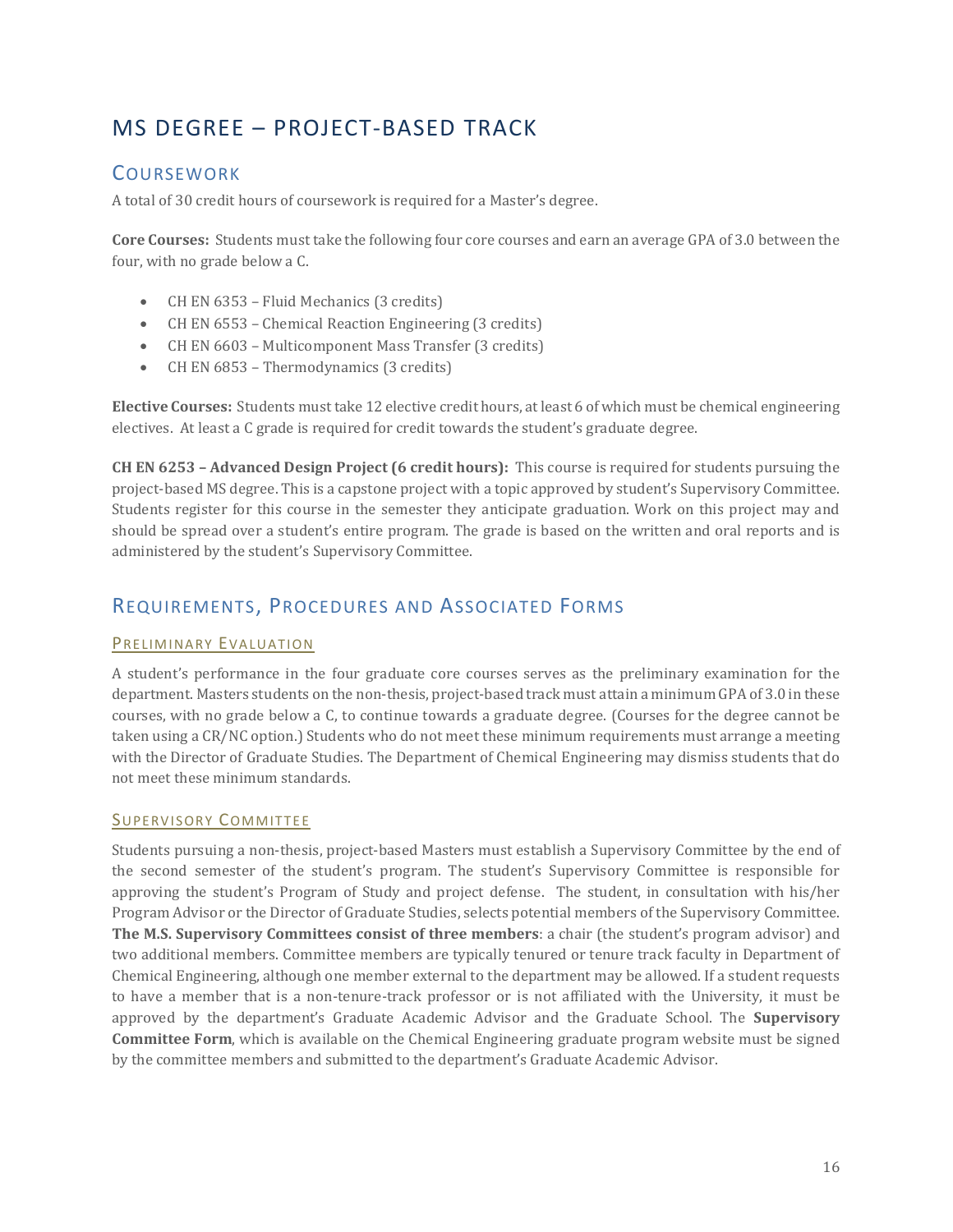### PROGRAM OF STUDY

For students pursuing a non-thesis, project-based Master of Science degree, the Program of Study is constructed with course recommendations from the student's Program Advisor and Supervisory Committee. Students must complete the online **Program of Study Form** and submit it to the department's Graduate Academic Advisor. It is recommended that the Program of Study be established during the second year of studies. It is due no later than one semester before the anticipated semester of graduation.

### FINAL EXAMINATION (PROJECT DEFENSE)

An oral defense of the Special Project, administered by the Supervisory Committee, serves as the final examination for the candidate's program. The final exam must be scheduled following the completion and approval of the Special Project by their committee chair. Request for Supervisory Committee and Program of Study forms must be filed and approved by the Graduate School before the defense. Student must be registered in the semester the oral defense takes place.

### CHANGE TO COURSEWORK-BASED MASTER'S DEGREE

Students in the non-thesis, project-based Master's program may change to a non-thesis, coursework-based Master's degree by informing the Graduate Academic Advisor. If a Supervisory Committee has already been established for the student, the student should also inform the committee of the change in track. Students changing to a coursework-based degree will retain the Supervisory Committee.

### TIME RESTRICTIONS

Typically, a student in the non-thesis, project-based Master's program can complete the degree in two years. The University requires that all M.S. students complete their degree within 4 years.

### REQUIRED FORMS

Several forms must be completed and submitted throughout the progress of the degree. It is a student's responsibility to ensure that all forms are submitted by the due date. Please see pag[e 31](#page-32-0) of this handbook for a summary of required forms and deadlines.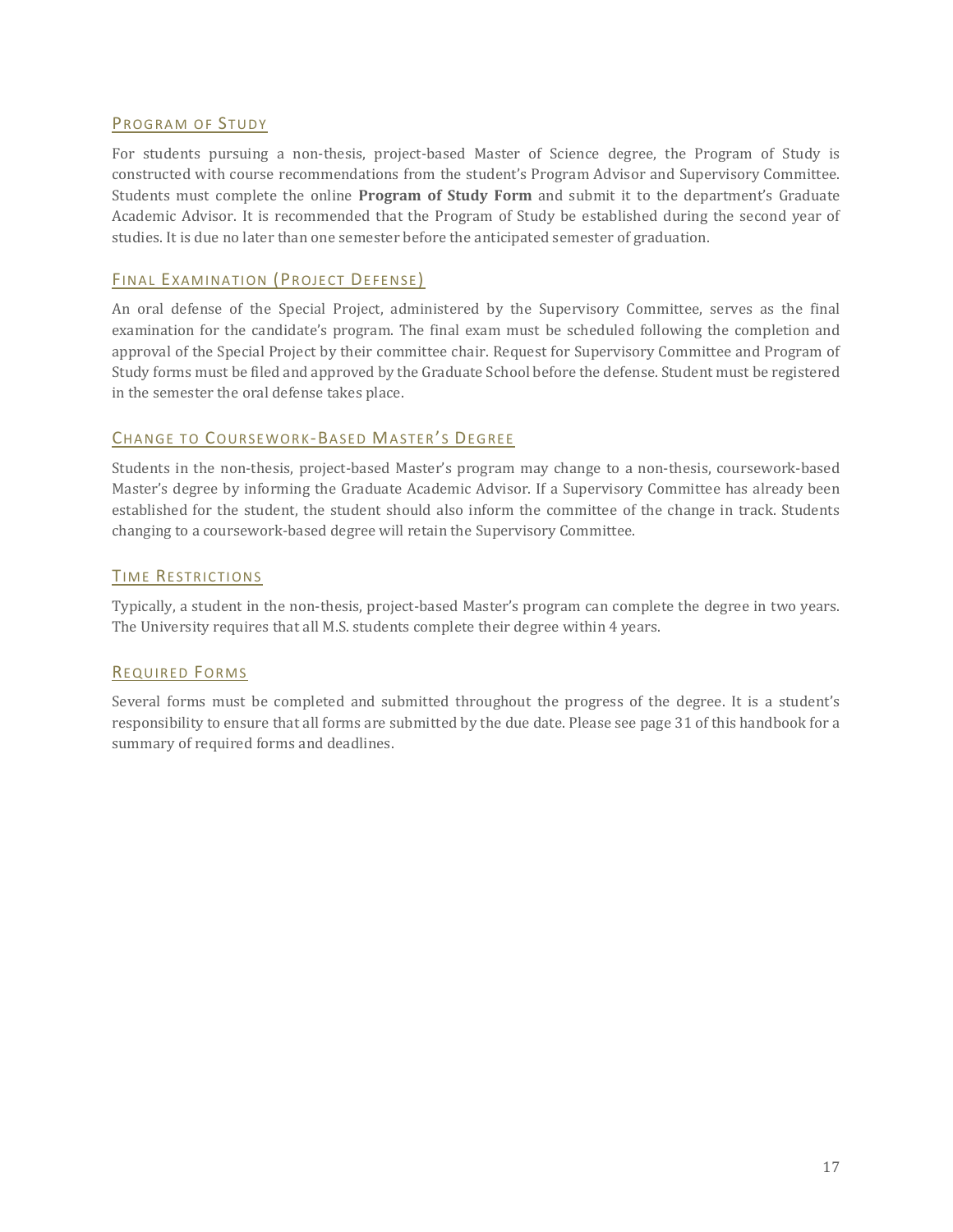### MS DEGREE – THESIS-BASED TRACK

### **COURSEWORK**

A total of 30 credit hours of coursework is required for a Master's degree. Course requirements for this track depend on whether the student has a Bachelor's degree in Chemical Engineering.

### *Students with a BS/BA Degree in Chemical Engineering*

**Core Courses:** Students with a Bachelor's degree in Chemical Engineering must take the following two core courses and earn an average GPA of 3.3 between the two.

- CH EN 6353 Fluid Mechanics
- CH EN 6603 Multicomponent Mass Transfer

**Elective Courses:** Students must take 15 elective credit hours, atleast 9 of which must be chemical engineering electives. Grades below C will not count for credit towards the student's graduate program.

### *Students Whose BS/BA Degree is NOT in Chemical Engineering*

**Core Courses:** Students whose Bachelor's degree is not in Chemical Engineering must take the following four core courses and earn an average GPA of 3.3 between the four, with no grade below a C.

- CH EN 6353 Fluid Mechanics
- CH EN 6553 Chemical Reaction Engineering
- CH EN 6603 Multicomponent Mass Transfer
- CH EN 6853 Thermodynamics

**Elective Courses:** Students must take 9 elective credit hours, at least 3 of which must be chemical engineering electives. Grades below C will not count for credit towards the student's graduate program.

**Introduction to Research and Graduate Seminar Sequence:** All students on the thesis-based track must take Introduction to Research (CH EN 7753 and 7755) the first two semesters (fall and spring) of the program. Graduate Seminar (CH EN 7857 and 7859) is required every subsequent fall and spring semester until graduation, or until student is no longer eligible for Tuition Benefit. The seminars expose graduate students to topics outside their normal area of research and provide an excellent opportunity to broaden their scientific awareness and understanding.

**CH EN 6973: Thesis Research – Masters:** Once the student has selected a research topic and faculty advisor, she/he will be expected to register each semester for CH EN 6973 (research). A minimum of 9 credit hours of Thesis Research is required for the thesis-based Master's degree. Students typically register for enough Thesis Research credits to bring their total number of credit hours to 11 hours for Fall and Spring semesters and 3 for Summer Term. The Thesis Research course is graded on a credit/no-credit basis. Students must request the class number and permission code from the Graduate Academic Advisor. If a student does not yet have a faculty advisor, the Director of Graduate Studies serves as the instructor for the Thesis Research course.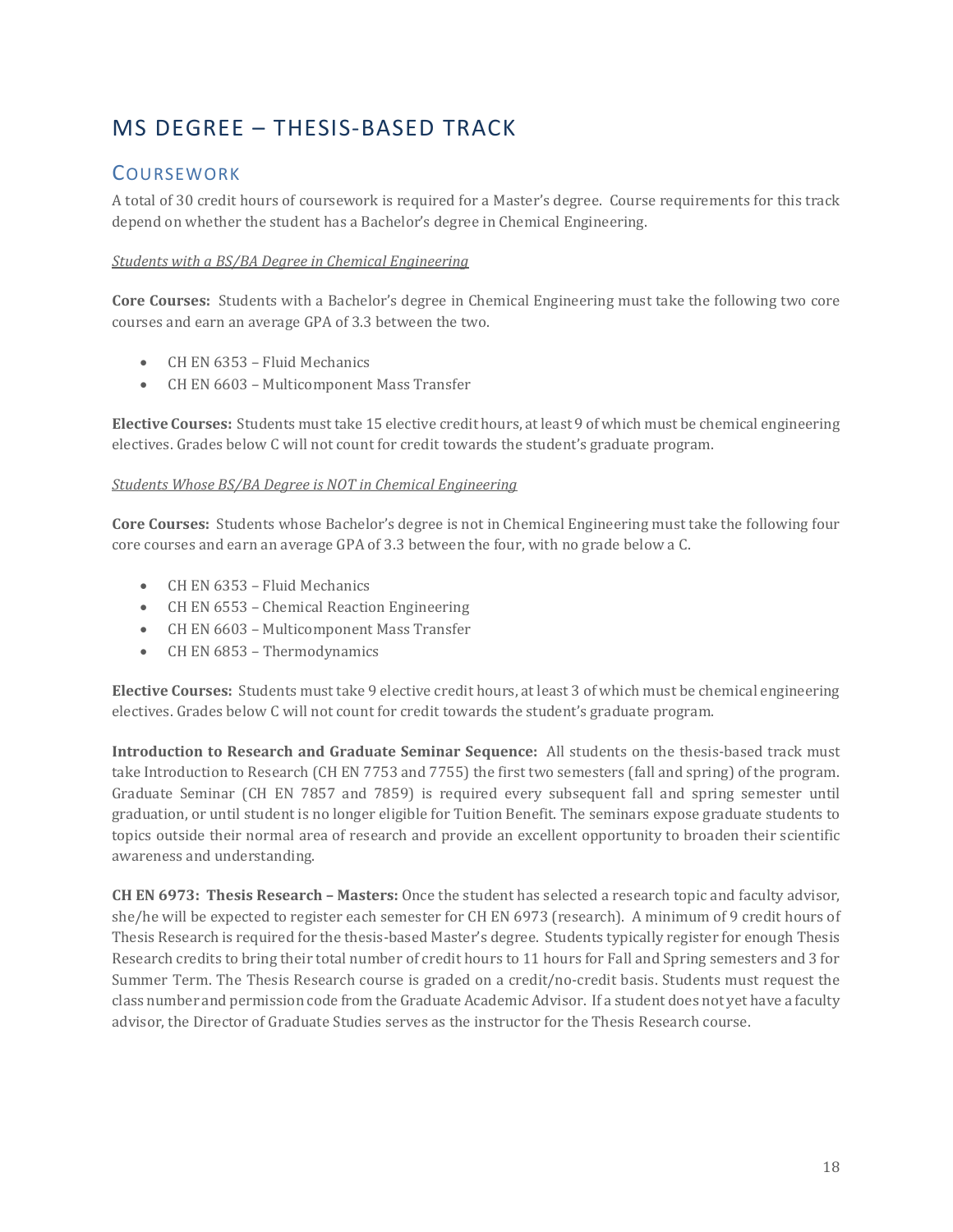### REQUIREMENTS, PROCEDURES AND ASSOCIATED FORMS

### PRELIMINARY EVALUATION

A student's performance in the 2-4 graduate core courses serves as the preliminary examination for the department. Masters students on the thesis-based track must attain a minimum GPA of 3.0 in these courses, with no grade below a C, to continue towards a graduate degree. (Courses for the degree cannot be taken using a CR/NC option.) Students who do not meet these minimum requirements must develop a plan in consultation with their research advisor or Supervisory Committee and petition the Graduate Committee for the required action. The Department of Chemical Engineering may dismiss students that do not meet these minimum standards.

Although a specific timeframe for completion of the core courses is not mandated, it is in the best interest of the student to complete the core courses as soon as possible. Note that there is a limit on the number of tuition benefits a student may receive in the Tuition Benefit Program (four semesters for MS Thesis students). Therefore, timely completion of all graduate coursework should be a priority.

### SUPERVISORY COMMITTEE

Students pursuing a thesis-based masters must establish a Supervisory Committee by the end of the second semester of the student's program. The student's Supervisory Committee is responsible for approving the student's Program of Study and thesis defense. The student, in consultation with his/her Program Advisor or the Director of Graduate Studies, selects potential members of the Supervisory Committee. The M.S. Supervisory Committees consist of three members: a chair (the student's program advisor) and two additional members. Committee members are typically tenured or tenure track faculty in Department of Chemical Engineering, although one member external to the department may be allowed. If a student requests to have a member that is a non-tenure-track professor or is not affiliated with the University, it must be approved by the department's Graduate Academic Advisor and the Graduate School. The **Supervisory Committee Form**, which is available on the Chemical Engineering graduate program website must be signed by the committee members and submitted to the department's Graduate Academic Advisor.

### PROGRAM OF STUDY

A student's program of study is constructed with course recommendations from their advisor and approved by the Supervisory Committee. Students must complete the online form and submit to the department's Graduate Academic Advisor. This is due no later than one semester before the anticipated semester of graduation, and before the student's thesis defense.

### PUBLICATIONS AND PRESENTATIONS

Thesis-based master's candidates are expected to demonstrate intellectual contributions to the selected area of research as evidenced by the publication of at least one peer-reviewed paper in an archival journal, transaction, or proceeding. They are also encouraged to give technical presentations at meetings, conferences, and seminars.

### TEACHING ASSISTANT EXPERIENCE

Thesis-based Master's candidates are required to complete one TA experience during their program. Students can serve as a TA at any time during their program. In general, graduate students will have successfully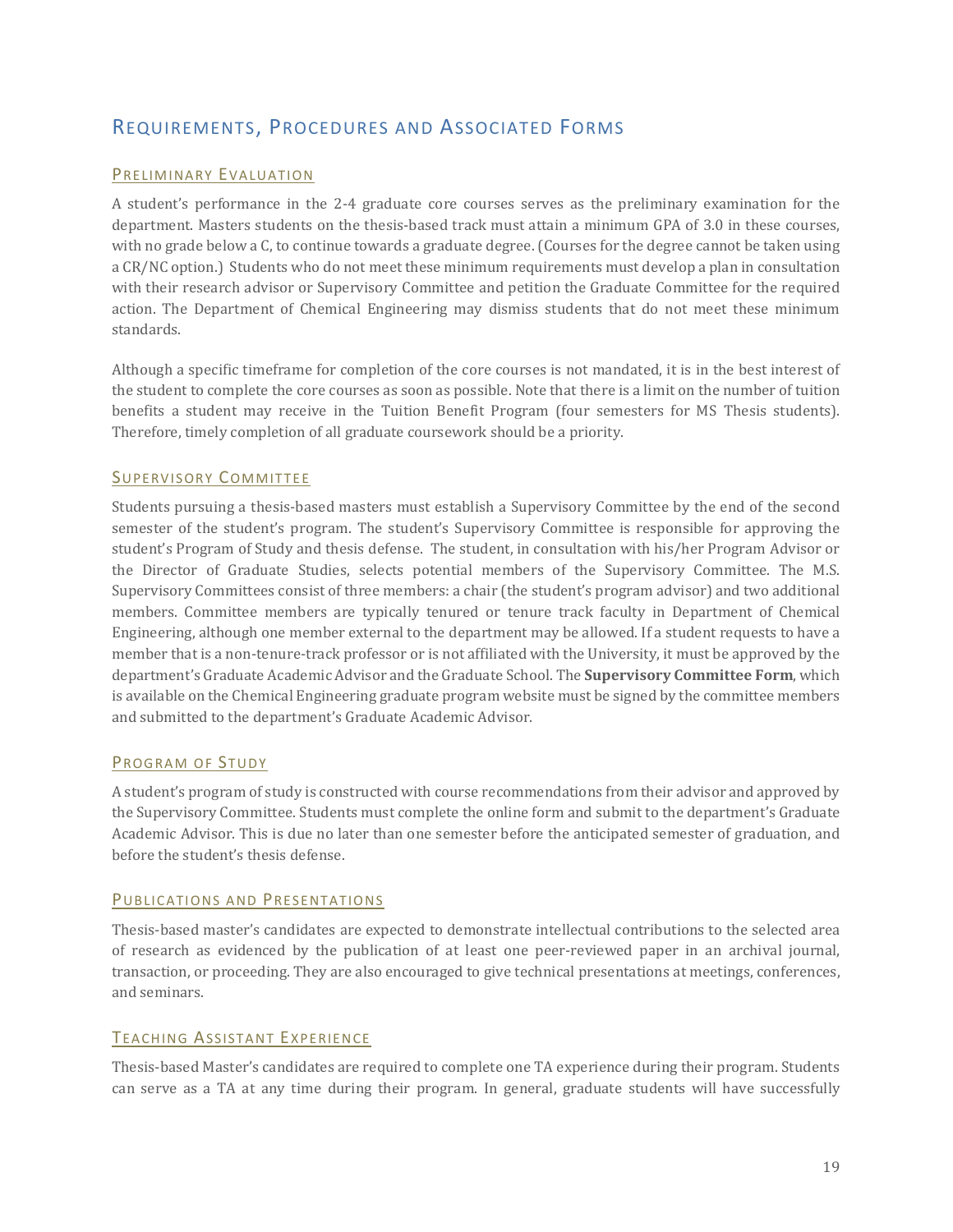completed the core chemical engineering course work before requesting a TA assignment. Detailed information about the responsibilities and expectations of teaching assistants can be found on page [25](#page-26-0) of this guide.

### MS THESIS

All Master's students are required to write an original thesis based on their research. Details regarding content and format can be found in the [Handbook for Theses and Dissertations.](http://documents.gradschool.utah.edu/thesis-handbook) 

### THESIS DEFENSE

Master's Thesis Candidates must defend their thesis 8 weeks prior to the end of the semester of graduation in order to allow sufficient time for corrections to the thesis before it is sent to the Thesis Office for Format Approval. (See the Thesis Office web page for deadlines for format approval.) This defense will suffice as the final oral examination and will be administered by the student's Supervisory Committee. A defense can take up to 3 hours.

#### *Recommended Outline for Thesis Defense*

- 35-40 minute presentation focusing on results and contributions to scientific understanding
- Question and Answer session with the public
- Excuse the public and continue with a Question and Answer session with your supervisory committee

#### *Required Forms (on hand the day of the defense):*

- MS Final Exam Form (found a[t www.che.utah.edu/graduate/forms\)](http://www.che.utah.edu/graduate/forms)
- Masters Supervisory Committee Approval and Final Reading Approval [\(Thesis Office\)](http://gradschool.utah.edu/thesis/forms/)
- Masters Statement of Approval [\(Thesis Office\)](http://gradschool.utah.edu/thesis/forms/)

The supervisory committee may approve and sign the required forms, or they may conditionally approve in which the student will be required to make specific corrections before their committee will sign the required forms. A committee may also not approve at which point the supervisory committee will determine if corrections can be made and/or a new defense will be required, or if a student will be dismissed from the program. Students are encouraged to maintain notice of Thesis Office submission deadlines to ensure their graduation date. Students are not officially graduated until their thesis has been published.

### TIME RESTRICTIONS

The length of time required for the M.S. program depends primarily on the diligence with which the student pursues his or her research/project. Students should strive to complete their M.S. degree in no more than 2 years, in part because that corresponds to the duration of tuition benefit for MS thesis students. The University requires that all M.S. students complete their degree within 4 years.

### REQUIRED FORMS

Several forms must be completed and submitted throughout the progress of the degree. It is a student's responsibility to ensure that all forms are submitted by the due date. Please see pag[e 31](#page-32-0) of this handbook for a summary of required forms and deadlines.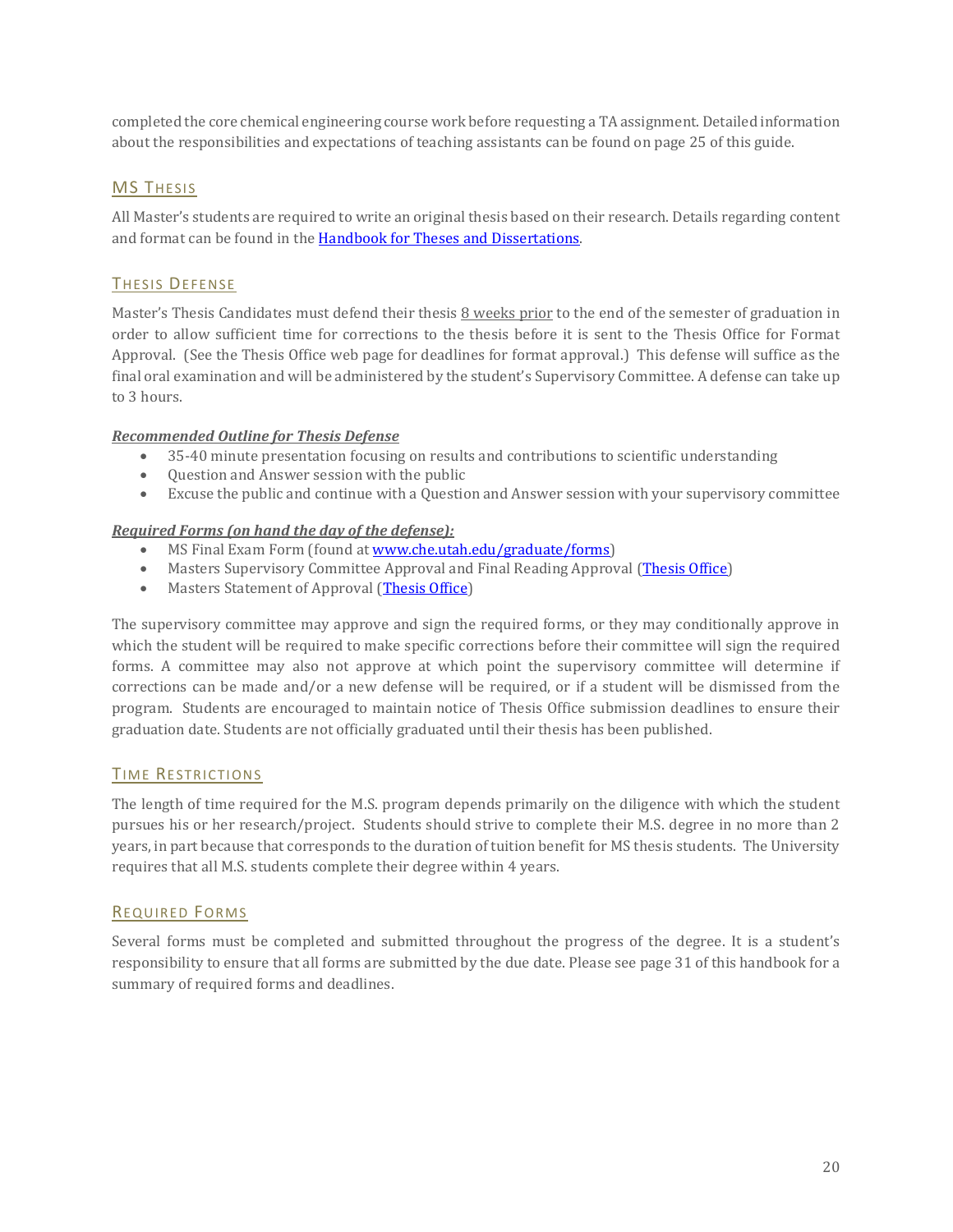# <span id="page-22-0"></span>DUAL MASTER OF BUSINESS ADMINISTRATION (MBA) AND MASTER OF SCIENCE IN CHEMICAL ENGINEERING

The dual MBA and MS Chemical Engineering program offers students an opportunity to earn both degrees in as little as two years. The University of Utah a worldwide hub of innovation and technology commercialization, and our MBA/MS Engineering graduate students bridge the gap between techno-types and entrepreneurs. The MBA/MS Engineering dual-degree program combines students' applied interests and training in Engineering with the comprehensive business skills developed in a full-time MBA program. Graduates develop the skills needed to move between complex technical issues and the commercial issues of leading and managing businesses. Our graduates are valuable assets to companies who rely on technological innovation to stay competitive in the business world. Graduates of the MBA/MS program earn two distinct degrees in one integrated educational experience. More information is available through the School of Business Full Time MBA program website [http://mba.business.utah.edu/page/mbams-engineering-program.](http://mba.business.utah.edu/page/mbams-engineering-program)

### COURSE REQUIREMENTS

A student enrolled in the joint degree program earns both degrees in 24 to 30 months of full-time study. In general, students take 21 credit hours in the College of Engineering and 47 hours in the College of Business. In addition, students perform a 6-credit hour capstone project taught across both colleges. For the chemical engineering MS component of the program, students must take the following four core courses and earn an average GPA of 3.0, with no grade below a C.

- CH EN 6353 Fluid Mechanics (3 credits)
- CH EN 6553 Chemical Reaction Engineering (3 credits)
- CH EN 6603 Multicomponent Mass Transfer (3 credits)
- CH EN 6853 Thermodynamics (3 credits)
- CH EN 6960 MS/MBA Capstone (3 credits)

To round out the 21 required credits, students must take 6 elective credit hours, of which at least 3 must be chemical engineering electives. Grades below C will not count for credit towards the student's graduate program.

If the MBA degree is dropped the student must meet with the Director of Graduate Studies to determine the course of study required to receive the MS degree in Chemical Engineering.

### REQUIREMENTS, PROCEDURES AND ASSOCIATED FORMS

### **ADVISORS**

The Director of Graduate Studies and Graduate Academic Advisor supervise students in the MBA/MS program. A default supervisory committee is assigned.

### PRELIMINARY EVALUATION

A student's performance in the four graduate core courses serves as the preliminary examination for the department. Students must attain a minimum GPA of 3.3 in these courses, with no grade below a C+, to continue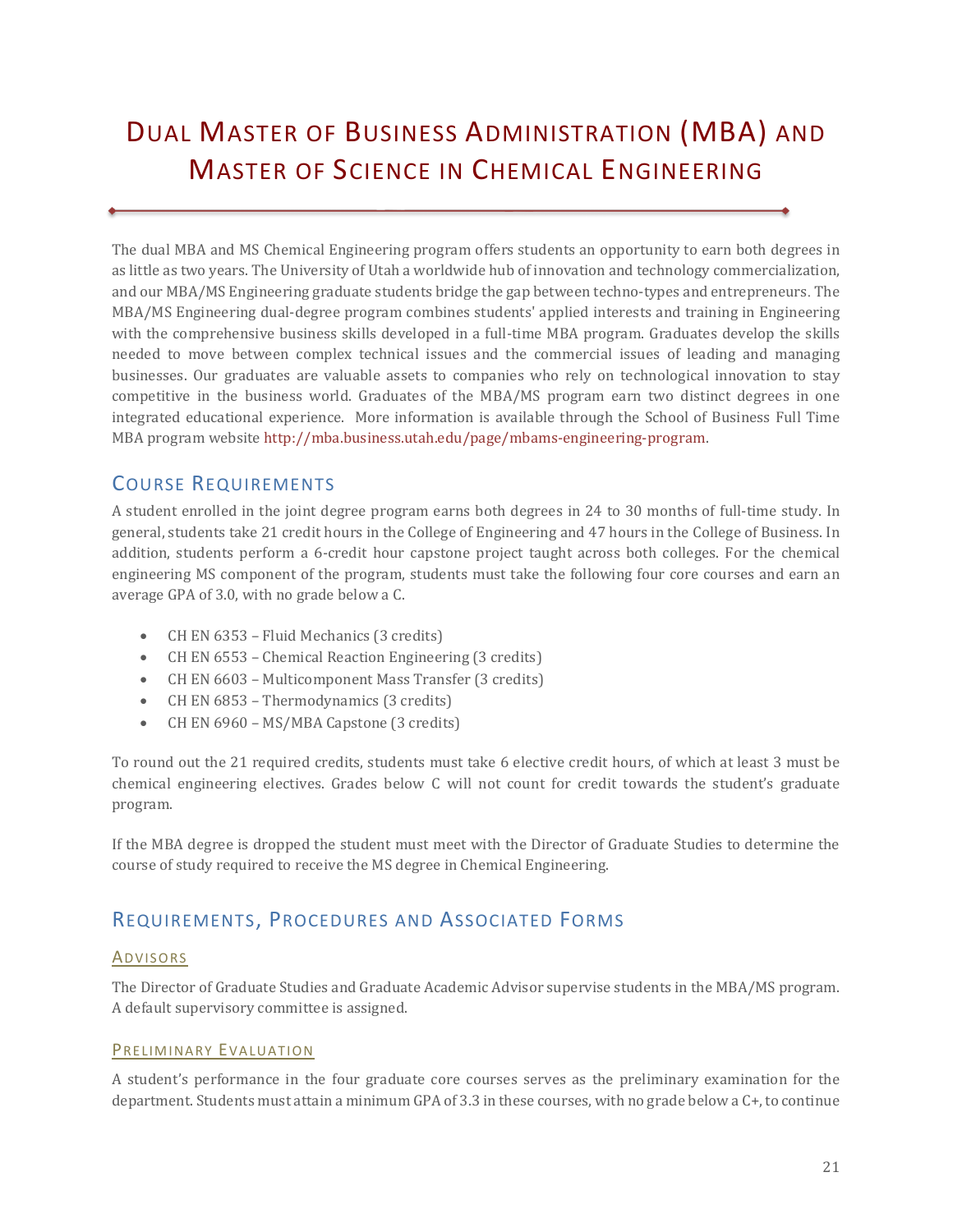towards a graduate degree. (Courses for the degree cannot be taken using a CR/NC option.) Students who do not meet these minimum requirements must arrange a meeting with the Director of Graduate Studies. The Department of Chemical Engineering may dismiss students that do not meet these minimum standards.

### PROGRAM OF STUDY

The Program of Study for the Master of Science in Chemical Engineering degree of the dual MBA/MS program is constructed with course recommendations from the Director of Graduate Studies. Students must complete the online **Program of Study Form** and submit it to the department's Graduate Academic Advisor. It is recommended that the Program of Study be established during the second year of studies. It is due no later than one semester before the anticipated semester of graduation.

### CAPSTONE PROJECT

The Chemical Engineering Capstone project is under the supervision of the Director of Graduate Studies. It is offered all semesters.

### FINAL EXAMINATION

The final exam (required by the University Graduate School) for the non-thesis, coursework-based master's is simply the GPA based on the graduate-level courses taken for the degree. Students achieving a minimum 3.3 GPA pass the final exam. In addition, students must have at least a C+ in all courses.

### TIME RESTRICTIONS

In general, completing the two degrees under the MBS / MS ChE program takes 24 to 36 months. The University requires that all M.S. students complete their degree within 4 calendar years.

### REQUIRED FORMS

Several forms must be completed and submitted throughout the progress of the degree. It is a student's responsibility to ensure that all forms are submitted by the due date. Please see pag[e 31](#page-32-0) of this handbook for a summary of required forms and deadlines.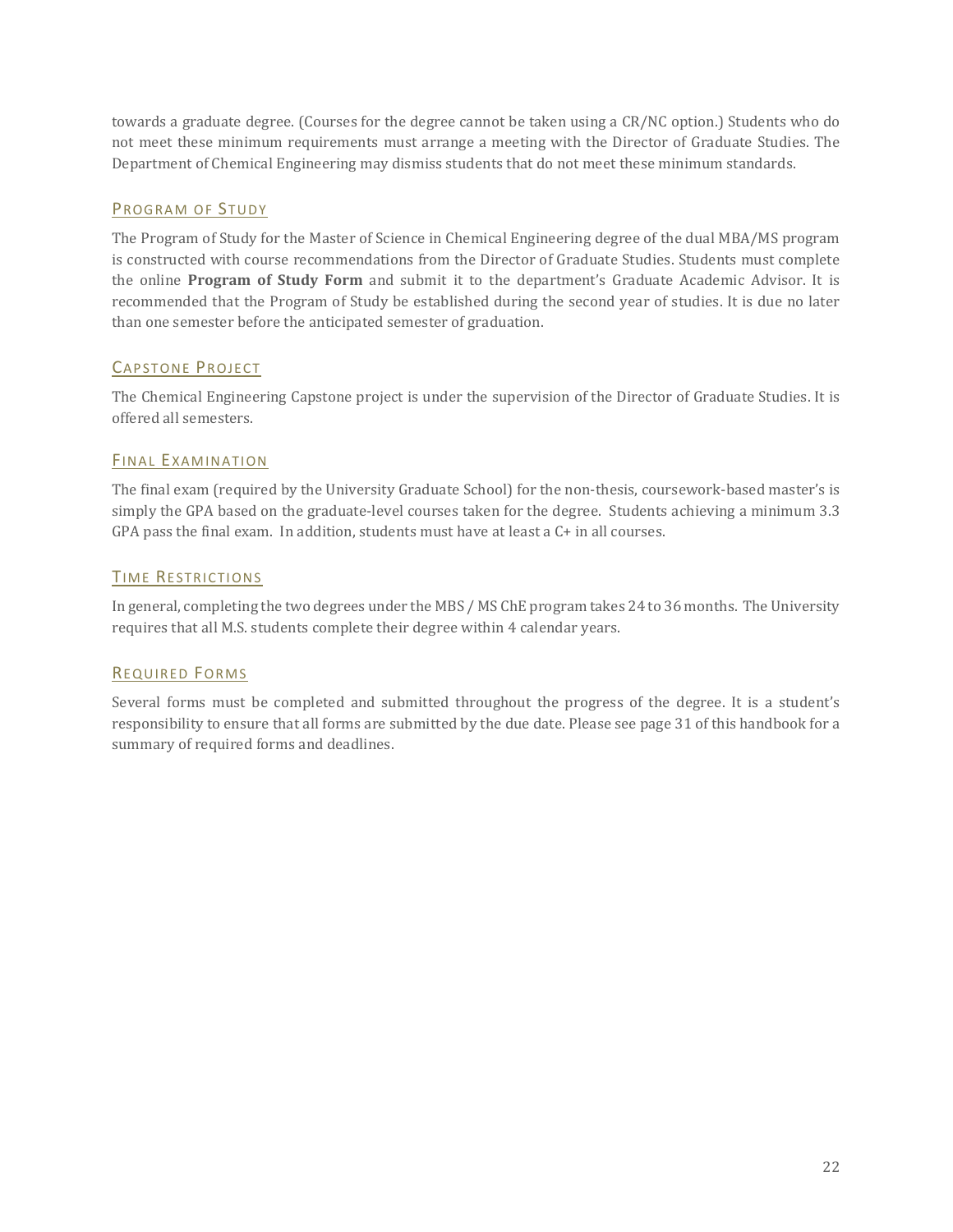# UNIVERSITY GRADUATE SCHOOL POLICIES

### TRANSFER CREDIT AND COURSE WAIVERS

Students may petition to have transfer credit substituted for electives. However, the core courses will not be waived, and transfer credit will not be accepted in place of them. A maximum of 6 semester hours of credit from another institution, if not already applied towards a previous degree, may be applied toward U of U graduate degree requirements. Up to 9 credit hours of (6000 level and above) non-matriculated student course work may be applied to a graduate program. Requests for course waivers must be approved by the Graduate Committee. The student must submit a formal written petition of no more than 1 page expressing why he/she feels the waiver is appropriate to the Graduate Advisor. The petition will be discussed at the following Graduate Committee meeting.

### RESIDENCY REQUIREMENT

For PhD students, the University of Utah Graduate School requires that at least one year (i.e., two consecutive semesters) of the doctoral program be spent in full-time academic work in order to fulfill the residency enrollment requirement. For Master's students, the Graduate School requires at least 24 credit hours of resident study at the University of Utah to fulfill the residency enrollment requirement for the MS degree.

A full-time academic load is defined a 9 or more coursework credit hours per semester, including research credits. Once a student has met the residency requirement, 3 credit hours of thesis research are considered full-time. As noted in the Financial Assistance section, students who receive a tuition waiver through the Tuition Benefit program are requested to sign up for 11 credits (courses + research) each spring and fall.

### CONTINUOUS REGISTRATION POLICY

All graduate students must be registered for at least one course from the time of formal admission through completion of all requirements for the degree they are seeking, unless granted an official leave of absence. Students not on campus and not using University facilities are not expected to register for summer term. Students must, however, be registered during summer term if they are taking examinations or defending theses/dissertations during that semester. If students do not comply with this continuous registration policy and do not obtain an official leave of absence, they will be automatically discontinued from graduate study. In this case, students will be required to reapply for admission to the University through Graduate Admissions upon approval of the home department. Students should be registered for graduate level courses (5000-6000 level for masters; 6000-7000 level for doctoral) until they have completed all requirements for the degree including the defense of the project, thesis, or dissertation.

### GPA REQUIREMENTS / ACADEMIC PROBATION

All candidates for graduate degrees in Chemical Engineering must maintain an average GPA of 3.0 or better in the overall course of study in accordance with Graduate School requirements. In addition, they are required to obtain an average GPA of 3.0 (out of 4.0) or better in the Chemical Engineering 6000-, and 7000-level courses, which are used to satisfy degree requirements. Grades below C are not acceptable for credit in any graduate level course. Students who do not meet these minimum requirements will be placed on Academic Probation at which point a plan must developed. The course of action and consequences will be at the discretion of the Faculty Advisor and Supervisory Committee (if applicable). Tuition Benefit will be suspended, and the student will be required to pay for subsequent semesters until the GPA is restored. The Department of Chemical Engineering may dismiss students who do not meet these minimum standards.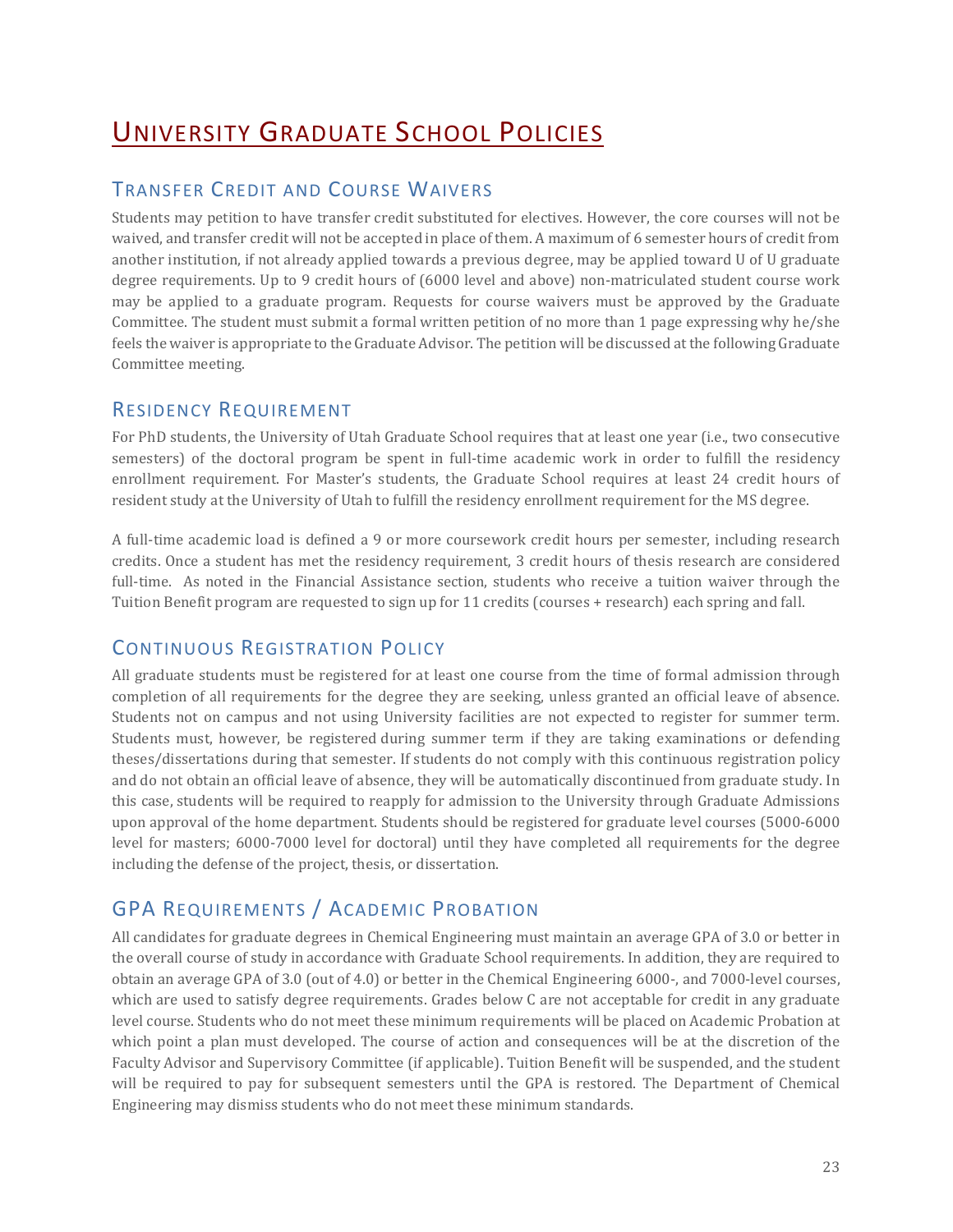### LEAVES OF ABSENCE

Students who wish to discontinue their studies for one or more semesters (other than summer term) must complete a Leave of Absence Form, available through the university's Office of the Registrar. The form must be approved and signed by the supervisory committee chair and department chair or Director of Graduate Studies and then forwarded to the dean of The Graduate School for approval.

Requests for leaves of absence may be granted for up to one year for circumstances related to:

- A serious health condition of the student or family member,
- Parental leave to care for a newborn or newly adopted child,
- A call to serve in military service, or
- Other compelling reasons that the student's department believes is in the best interests of both the student and the University.

The form requesting a leave of absence for a current semester must be completed and received in The Office of the Registrar by the last day of classes of that semester. Leaves of absence are not granted retroactively. Students must officially withdraw from classes in any semester for which a leave is granted; failure to formally withdraw results in the reporting of E or EU grades for all classes.

The period during which a leave of absence is granted does not count toward the period allowed to complete the degree. Leaves are granted for a maximum of one year at a time and may be renewed by submitting a new form to The Office of the Registrar. The leave of absence is void if a student registers for classes in a semester for which a leave was granted.

### MAXIMUM HOURS PER SEMESTER

No candidate for a graduate degree is permitted to register for more than 16 credit hours in any single semester. A schedule of nine hours is considered a full load for masters and doctoral degree candidates. Requests for exceptions to this policy should be submitted in writing to the dean of The Graduate School by the student's supervisory committee chair. Students in the Tuition Benefit Program (TBP) are advised to refer to the TBP information website to review policies related to maximum hours.

### INTERNATIONAL STUDENTS

The Department of Chemical Engineering is proud to accept international students into its graduate program. International students must attend an international student orientation soon after their arrival in the United States and should report to the International Student & Scholar Services Center (Union Building, 4th floor; 801-581-8876) as soon as they arrive in Salt Lake City. The International Student & Scholar Services Center is responsible for approving international students' leave of absence requests and must be notified of all vacation semesters. International students are responsible for keeping their visas in status.

### ENGLISH LANGUAGE PROFICIENCY

All graduate students are expected to have, or to develop, proficiency in both written and oral English. Students whose first language is not English may be required to take one or more English as a Second Language classes; more advanced students may be excused.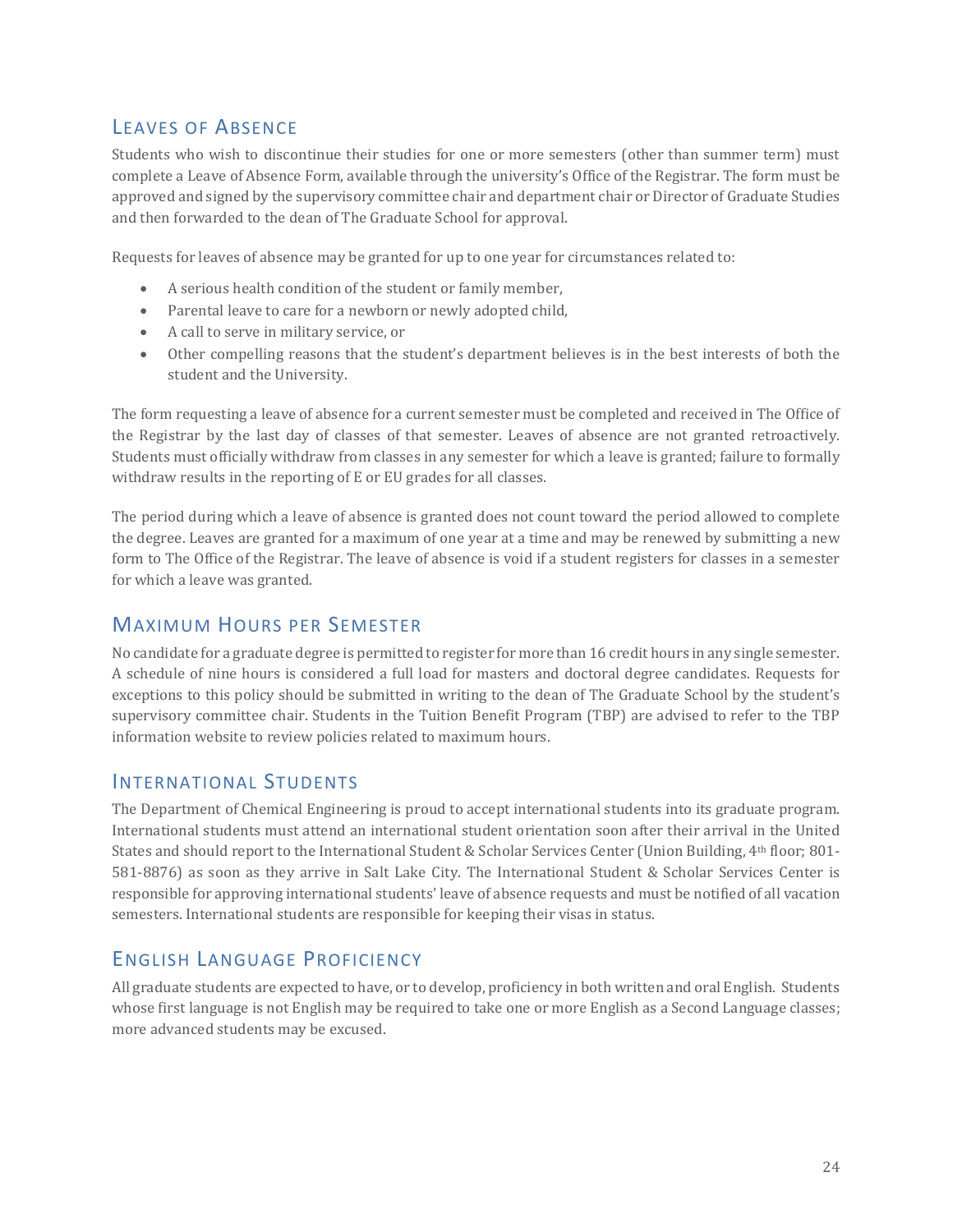# <span id="page-26-0"></span>GRADUATE RESEARCH ASSISTANT EMPLOYMENT

### GRADUATE RESEARCH ASSISTANT APPOINTMENTS

Graduate students holding appointments as Graduate Research Assistants fill the dual roles of employee and student. Each is a part-time employee of the University. Faculty advisors set compensation for "effort," with consideration of department guidelines and internal equity. The "effort" designated through the payroll system reflects part-time employment status; it does not reflect the associated personal effort required for a student to complete research and degree requirements. The graduate student is expected to treat his or her responsibilities as student and employee synergistically, one complementing the other without division. It will be a rare situation when a successful graduate student invests less personal effort than compensated effort.

Employment as a Graduate Research Assistant provides compensation and other key resources that meet sponsored project and degree requirements simultaneously. Funding for experimental and computational costs of research are provided in association with this appointment. Additionally, the appointments often provide opportunities to participate in professional conferences (national and international). The professional work experience adds academic and practical depth to students' educational experiences.

### EXPECTATIONS OF GRADUATE RESEARCH ASSISTANTS

In return for the university degree and for monetary compensation, it is expected that the Graduate Research Assistant will provide a work effort equivalent to a full-time professional engineer. As a professional, this usually means more than 40 hours per week through both the school year and the summer. As a professional, some flexibility in scheduling work time and place is granted to the Graduate Research Assistant. However, as a professional, it is expected that the Graduate Research Assistant will be at his or her assigned workspace at the university for much of the normal work week (8am-5pm), that he or she will make every possible effort to attend all relevant research meetings, and to contribute to the efforts of the research group even if not directly applicable to his or her thesis.

### POLICY FOR TERMINATING A GRADUATE STUDENT'S ASSISTANTSHIP

If a faculty advisor feels that a Graduate Research Assistant is not meeting performance or professional expectations, he or she has the right to terminate the student's assistantship. The faculty advisor must inform the student in writing if there is a serious concern regarding research quality, productivity or professional conduct. A copy of the letter will be placed in the student's file, which is kept by the Graduate Academic Advisor. The letter should include recommendations for corrective actions and desired improvements and should indicate a date by which improvement is expected. A probationary period of at least four weeks should be allowed for the student to improve his or her performance. During this period the student should meet with their advisor at least once. The outcome of this meeting should be documented and placed in the student's file. If at the end of the probationary period the faculty advisor does not perceive an improvement, the faculty advisor should inform the student in writing of the decision to terminate the student's assistantship. The final outcome of the process should be documented and placed in the student's file.

Students whose Graduate Research Assistantship has been terminated are not discharged from the graduate program. They may seek another faculty advisor and research project, or they may continue their studies personally funded. Students not supported under a fellowship or research project may not be eligible for tuition benefit.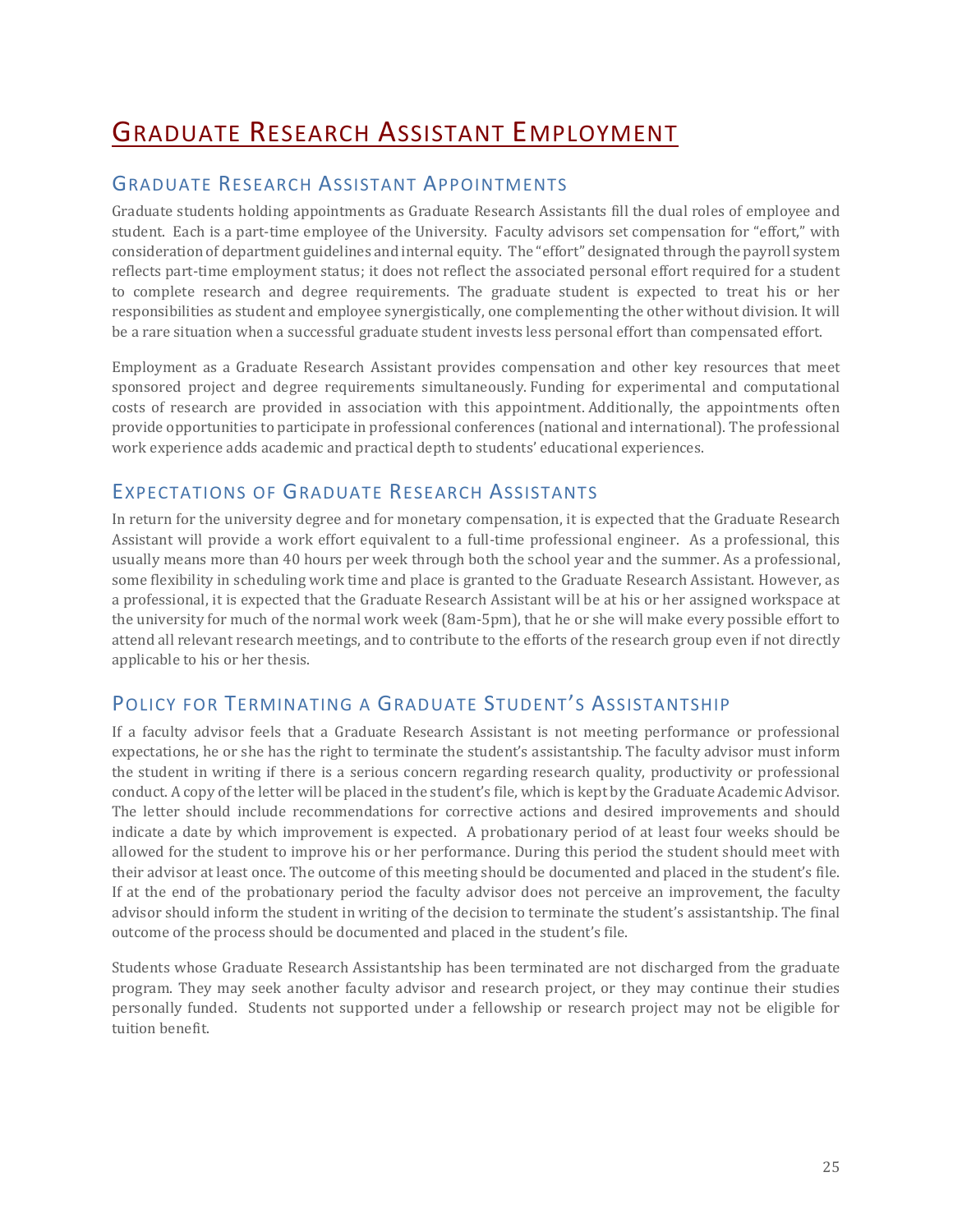# FINANCIAL ASSISTANCE

Financial assistance is available to PhD students and some thesis master's students through a number of avenues, including sponsored-research assistantships, graduate fellowships, and teaching assistantships.

Students on a research assistantship are expected to work on the research project as instructed by the research supervisor. The University of Utah Research Committee awards a few Graduate Research Fellowships to graduate students in all colleges and departments of the University that offer advanced degrees. Students are nominated by the department in early March; contact the Graduate Academic Advisor for more information.

National Science Foundation (NSF) Graduate Fellowships and Minority Graduate Fellowships are offered for study or work leading to advanced degrees in Chemical Engineering. Graduate fellows are selected by the NSF on the basis of ability, from among persons who are citizens or nationals of the United States. Applicants should request application cards from the Graduate Fellowship Office in October, complete the cards, and send them directly to the National Science Foundation. NSF will send each applicant an application to be completed and returned to NSF by the first week in December (exact date set by NSF each year). The Graduate Record Examination is required. No dependency allowances will be paid. Tuition and fees are covered.

The College of Engineering administers separate funds for small short-term loans. Student loans are approved based on merit and need. Application is made through the college.

### <span id="page-27-0"></span>TUITION BENEFIT PROGRAM

Graduate students having assignments as Graduate Research Assistants, Graduate Fellows or Teaching Assistants may qualify for Tuition Benefit. Full-time, matriculated graduate students whose salary or fellowship meets minimum support requirements may have 50, 75, or 100 percent of graduate tuition covered. Students should contact the department if additional information is needed. This benefit applies to graduate courses in the student's program of study only. The benefit does not cover special fees or differential tuition.

Students that qualify for the Tuition Benefit are required to adhere to the policy outlined by the Graduate School, which can be found at [http://gradschool.utah.edu/tbp.](http://gradschool.utah.edu/tbp) It is essential that students understand the following specifics extracted from the policy:

- Students receiving the benefit must be registered for at least 9 semester hours during the fall and spring semesters (all classes must be approved by the student's Supervisory Committee) to be eligible and can register up to a maximum of 11 hours. The Chemical Engineering Department requests that students who are receiving the Tuition Benefit Program register for 11 hours (courses plus research hours). Students only receive 3 semester hours of tuition benefit during the summer semester.
- Students in a PhD program who entered with a Bachelor's degree are limited to 5 years (10 semesters) of tuition benefit support.
- Students in a PhD program who also received a master's degree at the University of Utah are limited to 5 years of tuition benefit support (2 years for a Master's and 3 additional years for a Doctorate).
- Students entering a PhD program with a Master's degree from another university are eligible for four years (8 semesters) of tuition benefit support.
- Students adding or dropping courses after the published university deadline are responsible for paying all fees incurred.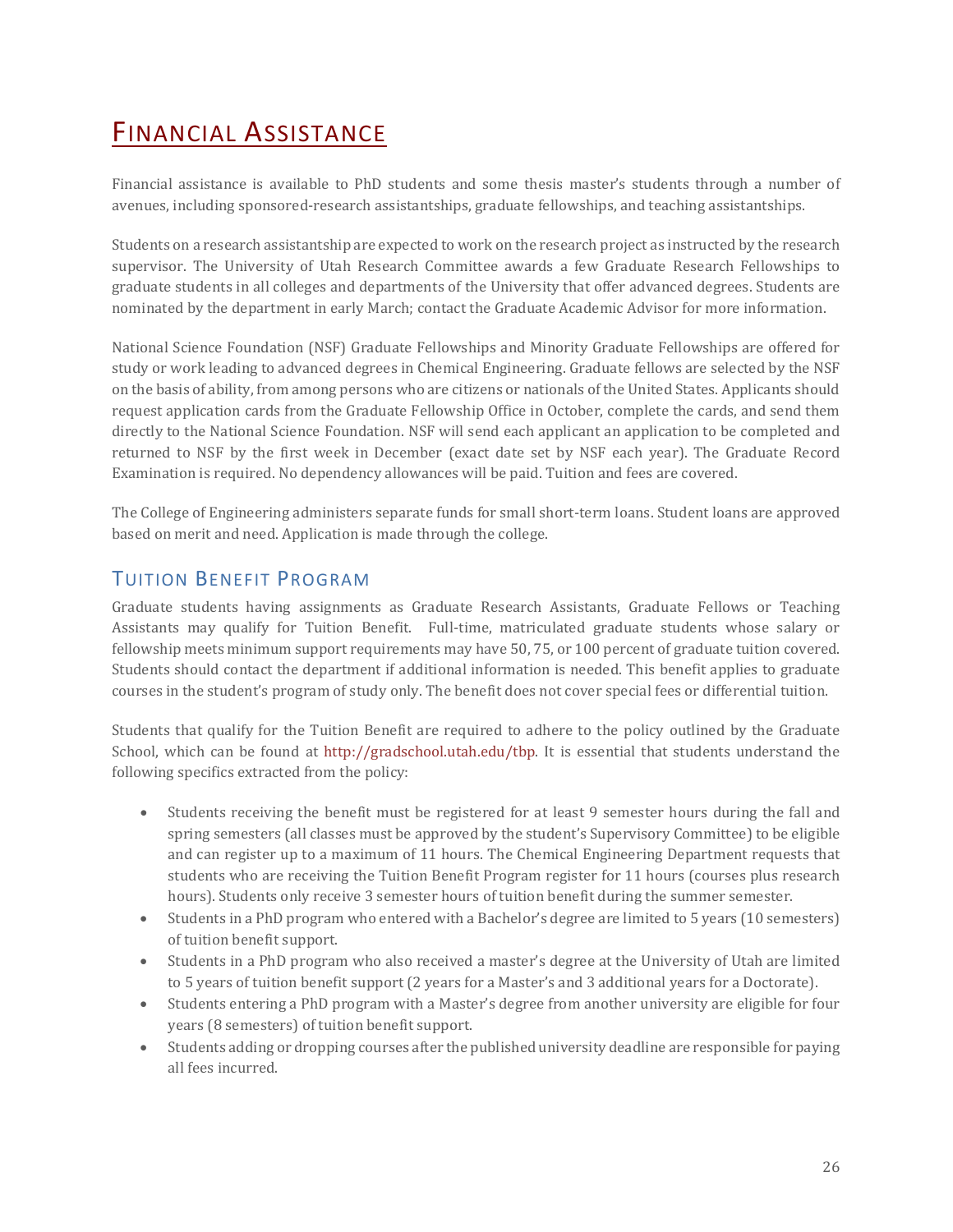After all course requirements are completed, students may retain their full-time status by registering for at least 3 thesis research hours. If a graduate student (domestic and international) has used his or her eligible tuition benefits but must register for thesis credit hours, the resident tuition rate will be charged. Students must be registered for a minimum of three credit hours, or one credit hour if no longer eligible for tuition benefit, for the semester in which the thesis/dissertation defense takes place.

Students should consult with the Graduate Academic Advisor to determine how many tuition benefits they qualify for.

### HEALTH INSURANCE

The Department of Chemical Engineering takes part in the Graduate Student Health Insurance Benefit Plan (HIBP). The University will provide an 80% subsidy on a single student basic insurance premium for full time Graduate Research Assistants. More information about the HIBP can be found a[t http://gradschool.utah.edu/.](http://gradschool.utah.edu/) Students should consult with the Graduate Academic Advisor about these benefits.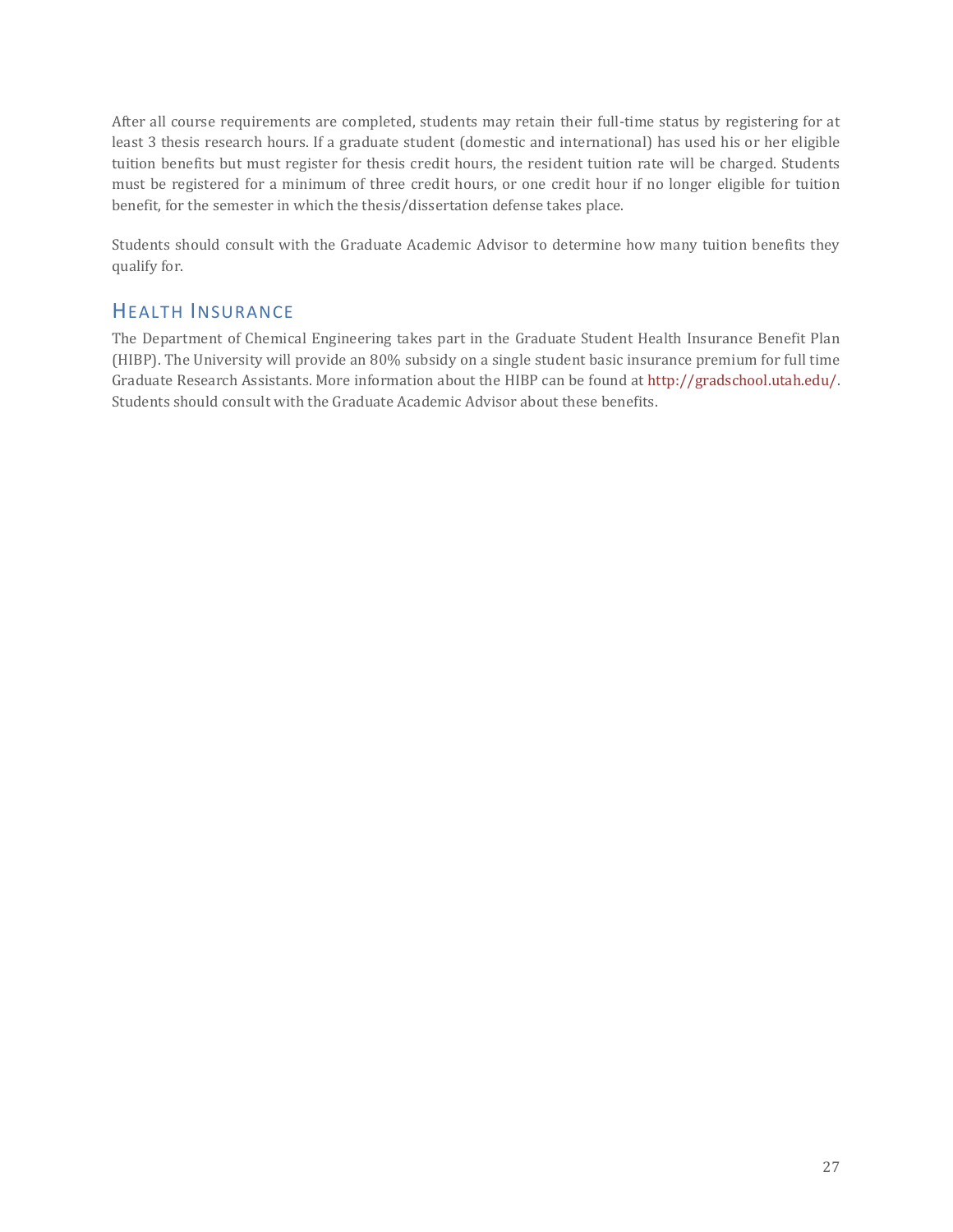# OTHER IMPORTANT INFORMATION

### SAFETY AND WELLNESS

Your safety is our top priority. In an emergency, dial 911 or seek a nearby emergency phone (throughout campus). Report any crimes or suspicious people to 801-585-COPS; this number will get you to a dispatch officer at the University of Utah Department of Public Safety (DPS; [dps.utah.edu\)](http://dps.utah.edu/). If at any time, you would like to be escorted by a security officer to or from areas on campus, DPS will help — just give a call.

The University of Utah seeks to provide a safe and healthy experience for students, employees, and others who make use of campus facilities. In support of this goal, the University has established confidential resources and support services to assist students who may have been affected by harassment, abusive relationships, or sexual misconduct. A detailed listing of University Resources for campus safety can be found at <https://registrar.utah.edu/handbook/campussafety.php>

Your well-being is key to your personal safety. If you are in crisis, call 801-587-3000; help is close. The university has additional excellent resources to promote emotional and physical wellness, including the Counseling Center [\(https://counselingcenter.utah.edu\)](https://counselingcenter.utah.edu/), the Wellness Center [\(https://wellness.utah.edu\)](https://wellness.utah.edu/), and the Women's Resource Center [\(https://womenscenter.utah.edu\)](https://womenscenter.utah.edu/). Counselors and advocates in these centers can help guide you to other resources to address a range of issues, including substance abuse and addiction.

### TEACHING ASSISTANTSHIPS

As part of their educational experience, PhD students are required to perform two (2) unpaid teaching assistantships. Thesis-based master's students funded through a research program are required to perform one (1) unpaid research assistantship. Opportunities to perform additional, paid teaching assistantships may be available.

### RESPONSIBILITIES AND EXPECTATIONS

- Teaching Assistants are expected to establish rapport with the course instructor(s) and identify the instructor(s) specific expectations for the course.
- Teaching Assistants are expected to establish office hours and provide weekly help sessions to students.
- Teaching Assistants will provide grading for assignments, as directed by the instructor.
- The instructor is encouraged to provide the TA with solutions for assignments to be graded to equalize grading results.
- The instructor is encouraged to grade major exams personally.
- The instructor is encouraged to provide the TA with an opportunity to teach one or two classes to provide a classroom teaching experience.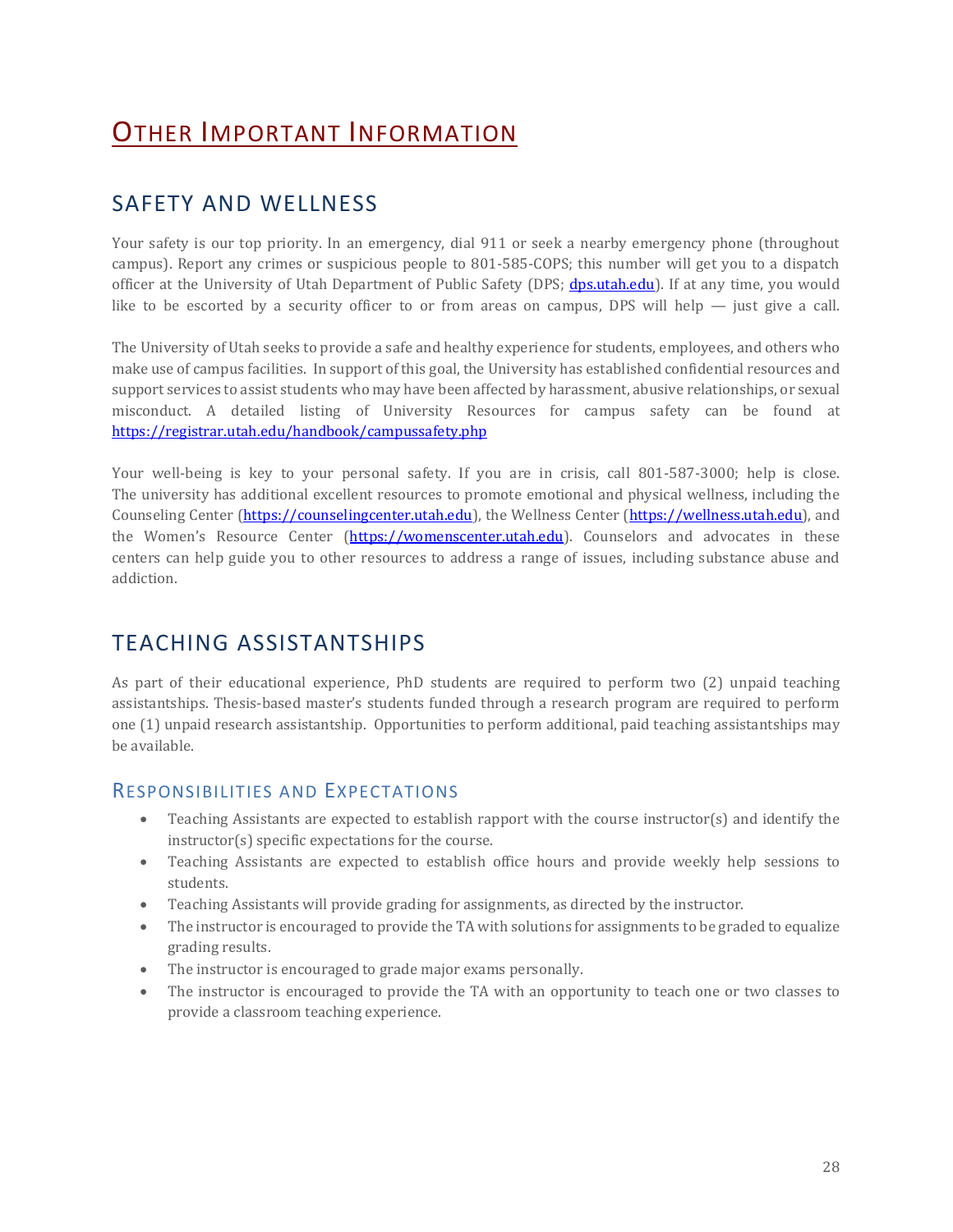### PROCESS:

- Students will be notified each semester of TA opportunities.
- The department's Graduate Academic Advisor will match course needs with student's and make initial assignments. Instructors will review and accept or reject the proposed assignments. The academic advisor will seek to arrange for an alternative assignment for students that are unacceptable in a course or to an instructor.
- The academic advisor will establish a contract for services with the TA that outlines the expectations of the department and course instructor. If the assignment is to fulfill a graduation requirement, the agreement will so state. If the assignment is a paid position, the compensation amount and expected effort (FTE) will be included in the agreement. Compensation rates are adjusted yearly and are a set amount regardless of credit hours or number of students in the course.
- The course instructor will complete an evaluation of the TA's performance at the end of the semester and submit the evaluation to the department chair. Input from the students of the course should be solicited. TAs will be provided with a job performance summary from input from instructor and students. Unsatisfactory performance by the TA may result in (1) the nullification of the assignment as satisfactory completion of a graduate program requirement or (2) restriction on future participation in paid TA assignments. The evaluation will become part of the students' departmental academic files.

### OFFICE SPACE, COMPUTERS, E-MAIL, PRINTERS

**Office space:** Office space and a desk will be provided for all PhD students. Students should speak with their advisor or the Graduate Academic Advisor regarding location of the desk. Students are responsible for keeping their desks and work areas clean. Students must clean their desk and office, move out and return office and/or laboratory keys, within 30 days of defending their dissertation.

**Computers:** In general, the Department of Chemical Engineering does not provide computers for students. In exceptional cases, a computer may be provided in association with a research project. Students are welcome to use their own computers, which can be connected to the University's network system.

**Telephones:** The Department of Chemical Engineering does not provide telephones for graduate students. If a long distance or overseas call needs to be made, students should consult with their research advisor.

**Email:** All students are assigned a University of Utah email address upon enrollment with the University. The default email address is e.g., u1234567@utah.edu. Students can make an alias email address, for example firstname.lastname@utah.edu by visiting the Office of Information Technology University Network ID web site a[t http://unid.utah.edu.](http://unid.utah.edu/)

**Printing and Copying:** Availability of printers and copy machines varies by location. In general, printers and copy machines are to be used for research purposes only. Students are expected to use their own printers for coursework and personal matters.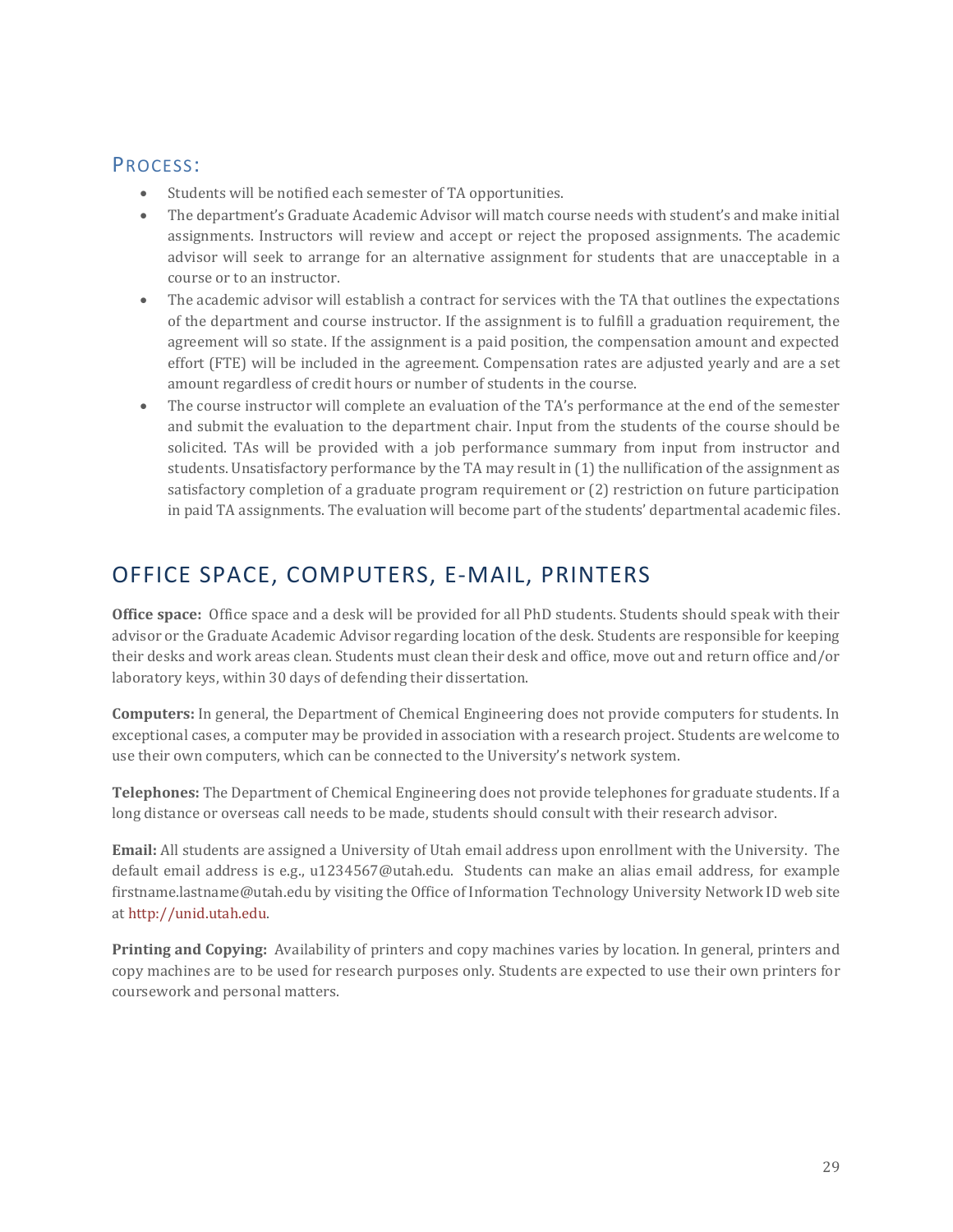### GRADUATE STUDENT ADVISORY COMMITTEE (GSAC)

The Graduate Student Advisory Committee (GSAC) of the Department of Chemical Engineering is dedicated to the development of graduate student relations and to facilitating meaningful communication among the students, faculty, and staff. These goals are accomplished through student representation with faculty, addressing student concerns and planning social activities.

The primary objective of the GSAC is to promote meaningful communication between the student body and the faculty on a professional and technical as well as a social level. The following duties are illustrative of the ways in which this can be accomplished:

- The GSAC Chair will attend faculty meetings at the invitation of the Department Chair and provide student input for matters considered by the faculty.
- As required by university policy, the GSAC will provide recommendations on any faculty members being considered for retention, tenure, or promotion (RPT).
- The GSAC is responsible for submitting a yearly request for funds to ASUU and is responsible and accountable for expenditure of any funds appropriated by ASUU.

The Chemical Engineering GSAC represents all graduate students of the Department of Chemical Engineering and all graduate students engaged in research within one of the departmental research groups. Any student previously described has the right to participate in planned events and request representation by the Graduate SAC. For additional information and to view the GSAC please refer to the GSAC website at https://chegsac.utahclubs.org/.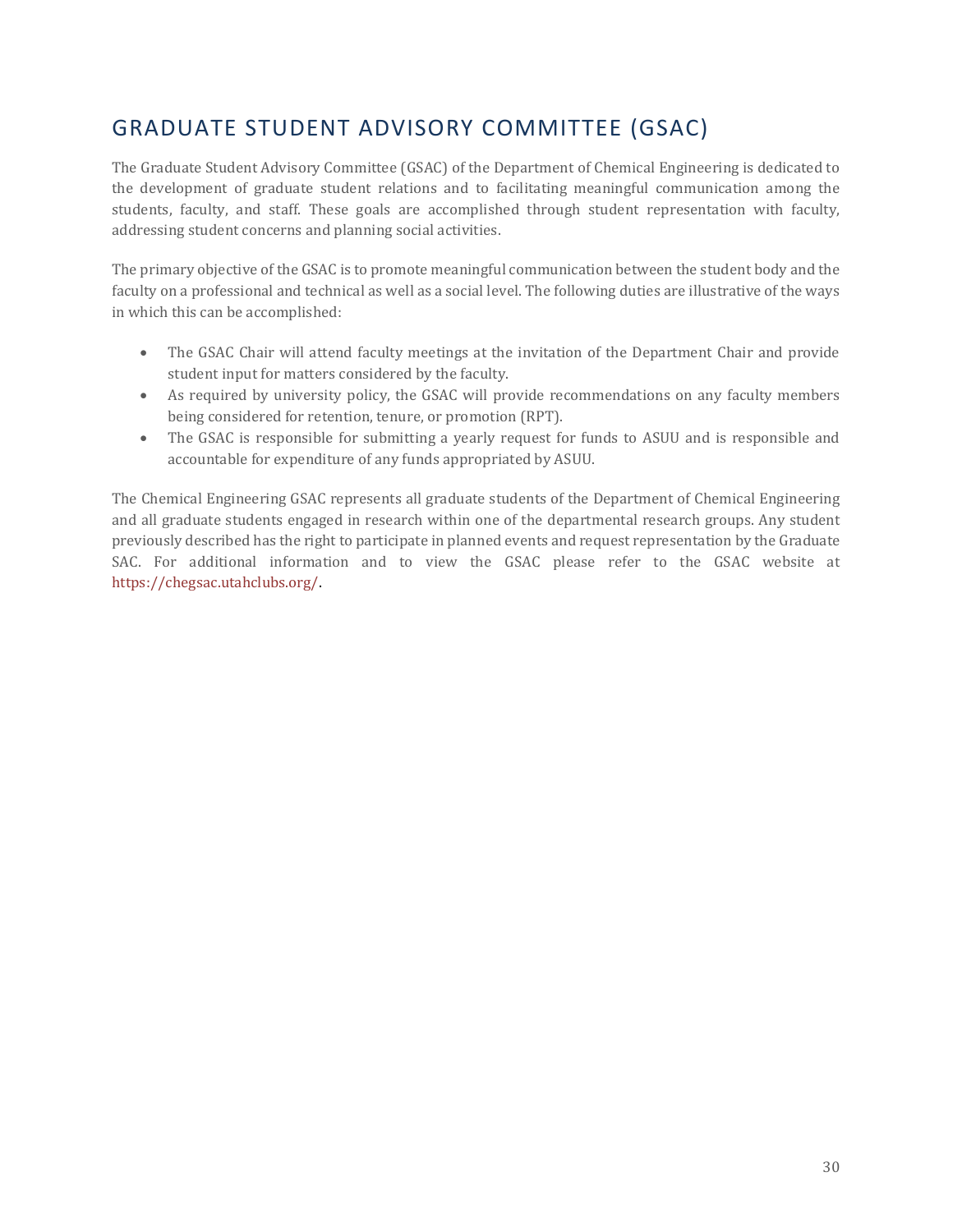# <span id="page-32-0"></span>REQUIRED FORMS

Required forms for the various graduate degrees are summarized in the table below. Forms must be completed and submitted to the Graduate Academic Advisor by the specified deadline. Information from the forms is entered electronically into the university's graduate student tracking system. Students can check the status of their forms through the audit link located in the Campus Information System. Forms are available under the Graduate section of the Chemical Engineering web pages.

All required forms are available for download from the Department of Chemical Engineering web pages at http://che.utah.edu/graduate/forms/.

| Form                                                        | Due                                                       | PhD Chem Eng | MS Chem Eng (coursework) | MS Chem Eng (project) | MS Chem Eng (thesis) |
|-------------------------------------------------------------|-----------------------------------------------------------|--------------|--------------------------|-----------------------|----------------------|
| Request for MS Supervisory Committee                        | End of second semester                                    |              |                          | ★                     | ★                    |
| Request for PhD Supervisory<br>Committee                    | Within 6 months of passing<br>qualifying exam             | $\star$      |                          |                       |                      |
| Program of Study                                            | End of second year                                        | $\star$      | $\star$                  | $\star$               | $\star$              |
| Research Proposal                                           | End of second year                                        | $\star$      |                          |                       |                      |
| <b>Milestone Masters Application</b><br>(optional)          | When milestones met, latest<br>semester before graduation | $\star$      |                          |                       |                      |
| <b>Application for Graduate Degree</b>                      | Semester before graduation                                | ★            | ★                        | ★                     | $\star$              |
| Final Exam                                                  | After approval of thesis or<br>dissertation               | $\star$      | $\star$                  | $\star$               | $\star$              |
| <b>Student Exit</b>                                         | With Final Reading Approval<br>form                       | $\star$      |                          |                       | $\star$              |
| Supervisory Committee Approval of<br>Thesis or Dissertation | After approval of thesis or<br>dissertation               | $\star$      |                          |                       |                      |
| Final Thesis or Dissertation Reading<br>Approval            | After approval of thesis or<br>dissertation               | $\star$      |                          |                       |                      |

The purpose of each form is briefly explained on the following page.